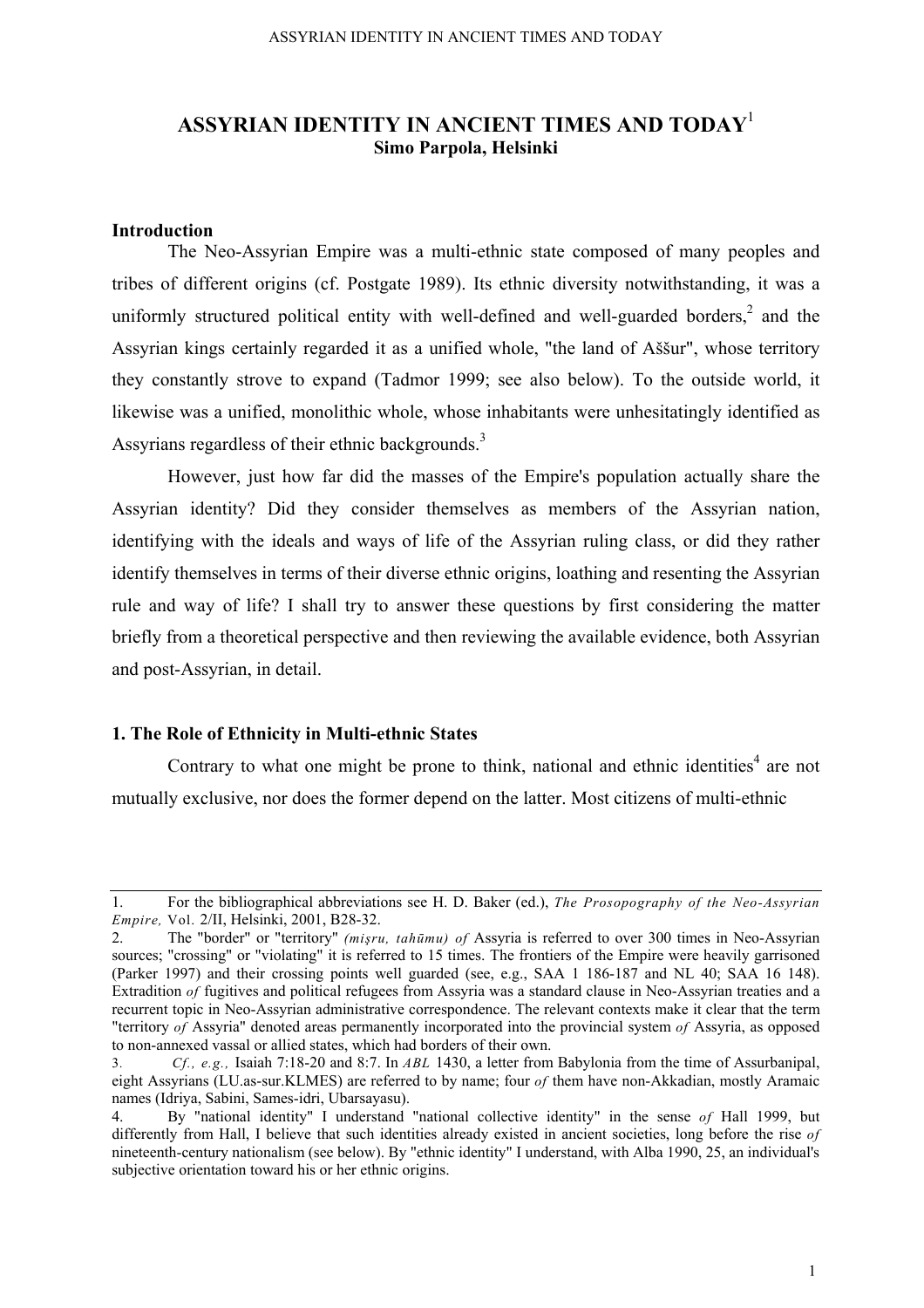states have, in addition to their national identity, one or more secondary ethnic identities (Vassady 1989, 47-48; Alba 1990, 41; 50).<sup>5</sup> To take an obvious example, first-generation American immigrants generally maintain a strong attachment to their home countries but, after many years in the country, may start developing a secondary American identity (Kivisto and Blanck 1990, 115, contra Hansen 1937b [1990], 205-207). Their children, who were born in the country, are Americans by birth; but they still (often subconsciously) maintain a strong ethnic identity, having been exposed as children to their parents' native language and cultural heritage (Alba 1990, 22; 25).<sup>6</sup> In the third generation and later, ethnic consciousness recedes to the background, without necessarily disappearing altogether (Kivisto and Blanck 1990; Alba 1990, *passim*, especially the on pp. 64 and 68).<sup>7</sup> The development of national identity thus goes hand in hand with language acquisition and social integration. The moment an individual fully masters the language of the country he (or she) lives in, and has internalised its customs, traditions, values and religious beliefs, he (or she) becomes a fully integrated member of the society and, consciously or not, shares its collective identity (Hall 1999, 34-36). The whole process takes a *maximum of three generations* to complete and is by no means limited to the United States only but is universal (e.g., Deniz 1999).

The presence of ethnic communities in the host country may help maintain the ethnic identities of immigrants and their descendants, but it cannot halt, slow down or reverse the assimilation process (Kivisto 1989; Odisho 1999). Any ethnic shift usually begins with acculturation and ends up with assimilation.<sup>8</sup> Ethnic consciousness is, however, related to education so that educated people may cultivate an inherited or adopted ethnic identity long after the critical three-generation limit (Alba 1990, 29). It is also related to social discrimination and persecution, so that oppressed and persecuted ethnic minorities may develop stronger identities than undisturbed ones (cf. Alba 1990, 27; Hall 1999, 34).

<sup>5.</sup> Ethnic identity naturally constitutes only one of the several secondary identities an individual may have. "An individual can be simultaneously a male, a Polish American, a father, and a plumber" (Alba 1990, 23)-one could add, a Catholic, and many other things. Many people are strongly attached to a particular family, city or city quarter.

<sup>6.</sup> Hansen (1937a) argued that the second generation, keenly aware of the contempt in which the foreign accents and customs of their parents were held, did their utmost to forget their ethnic heritage. In his words, "Nothing is more Yankee than a Yankeeized person of foreign descent" (1937a [1990], 194), However, this view needs tempering as too extreme.

<sup>7.</sup> Hansen postulated a general resurgence of ethnic consciousness in the third generation. His famous thesis of a third-generation return to ethnicity ("What the son wishes to forget, the grandson wishes to remember", Hansen 1937a [1990], 195) is, however, not borne out by facts, see Kivisto and Blanck 1990. 8. I owe this observation to Edward Y. Odisho.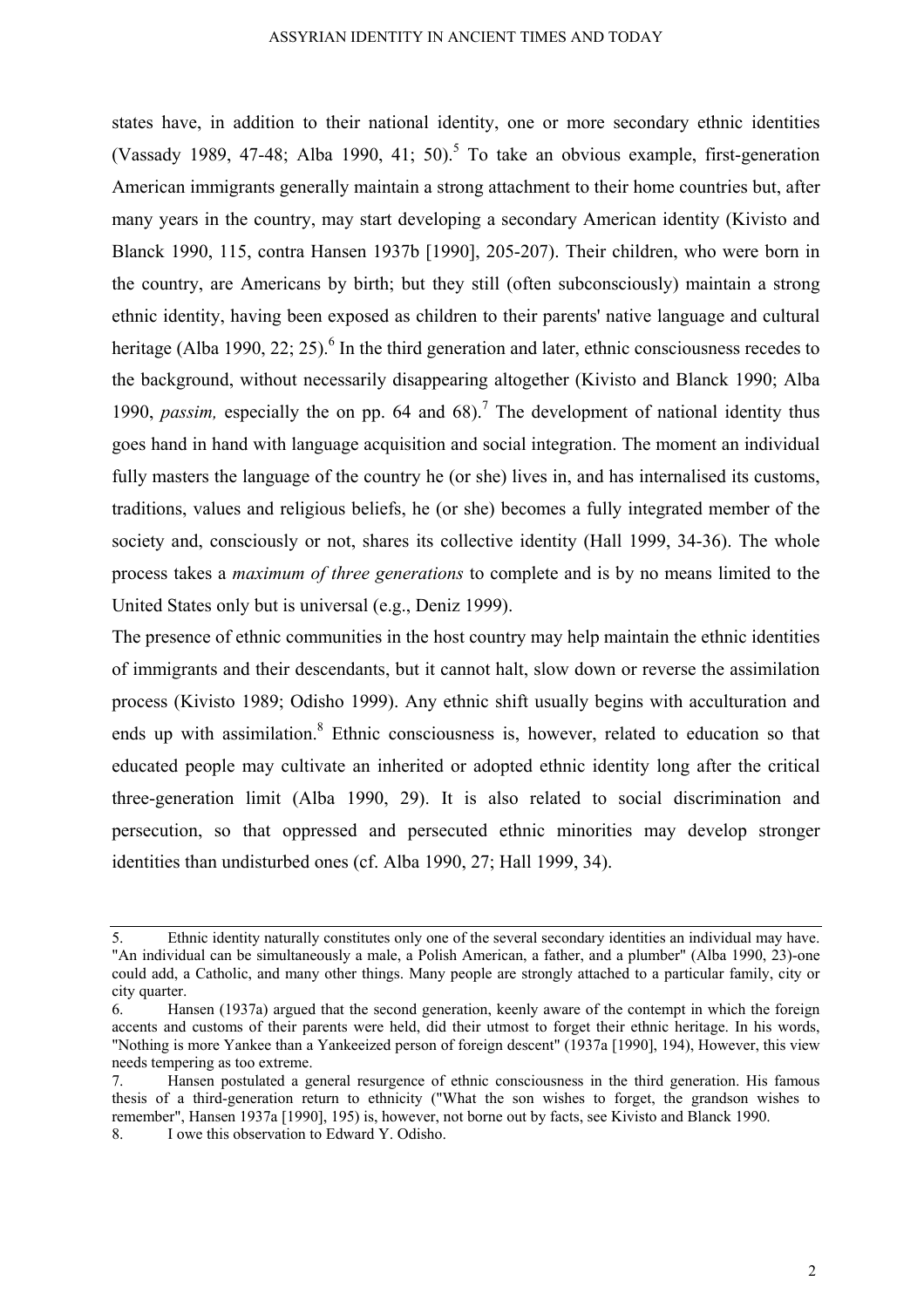### **2. The Shaping of Assyrian Identity in the First Millennium BC**

To return now to Assyria, there cannot be any question that it was and remained a multi-ethnic society, and many of its ethnic minorities seem to have retained their identities (at least to some extent) till the very end of the Empire. For example, legal documents from Assur, Nineveh, and Dur-Katlimmu on the Habur dating from the last decades of the Empire mention numerous Assyrian citizens identified or identifiable as Egyptians, Israelites, Arabs, Anatolians and Iranians on the basis of their names or the ethnic labels attached to them. It is questionable, however, how far these ethnic names and labels actually reflect ethnic consciousness and ethnicity (Zadok 1997). Ethnonyms like Arbāyu "Arab", Mādāyu "Mede", Muşurāyu "Egyptian", and Urarţāyu "Urartian" are from the late eighth century on frequently borne by fully Assyrianized, affluent individuals in high positions. The sons of all the three men with Israelite names mentioned in texts from Dur-Katlimmu had Aramaic or Akkadian names (Radner 2002, no. 37; cf. Lawson Younger 2003, 66). Certain parts of the Empire, such as Babylonia, were for political and ideological reasons allowed to keep their traditional institutions and administrative infrastructures, which naturally helped preserve their ethnic identities.<sup>9</sup> In addition, some nomad tribes and a few ethnic pockets in inaccessible areas within the borders of Assyria may have never been fully brought under Assyrian rule. Thus it would be absurd to claim that every individual or group of people in Assyria shared the Assyrian identity.

On the other hand, it is an undeniable fact that from the latter part of the second millennium BC on, the population within the Empire's provincial system-that is, within

<sup>9.</sup> Babylonia (actually, "the land of Akkad") *de facto* became part of Assyria in 731 BC, when Tiglath-Pileser III, following a pattern already set by Shalmaneser III (858-824) and Adad-nerari III (810-783), invaded the country at the invitation of the clergy of Marduk and assumed the kingship of Babylon. Despite several revolts, the country was allowed to remain nominally independent till the end of the Empire. Parts of it (Dur-Šarrukku, Lahiru, Der, Ur, and the Sealand) were, however, annexed to Assyria as provinces already in the eighth century, and the whole country was incorporated into the provincial system in 656 at the latest (see Frame 1992, 271, for the eponym officials of the years 656, 645 (643), and 633, all of them entitled "governor *(pāhutu)* of Babylon"), but probably much earlier. An Assyrian governor of Babylon exercising control over the entire "land of Akkad" is already attested in 710 and probably stayed in office until the last year of Sennacherib (681); see SAA 15 nos. 217-238 and the discussion ibid., xx-xxiii and xxxviii. Under Esarhaddon, the governor of Babylon bore the traditional Babylonian title *šākin tēmi* (Frame 1992, 73). If this was part of Esarhaddon's reconciliatory Babylonian policy (Porter 1993, 38), then the reintroduction of an Assyrian *pāhutu* in 656 may well have triggered the Šamaš-šumu-ukin rebellion (652-648 BC).

Other annexed areas comparable to Babylonia were the Philistine city states and the kingdom of Hilakku (Cilicia), which functioned as buffer states against Egypt and Phrygia respectively and continued enjoying nominal independence despite recurrent revolts and despite the fact that they had *de facto* been incorporated in to the Assyrian provincial system (Otzen 1979, 255-256; Gitin 1995).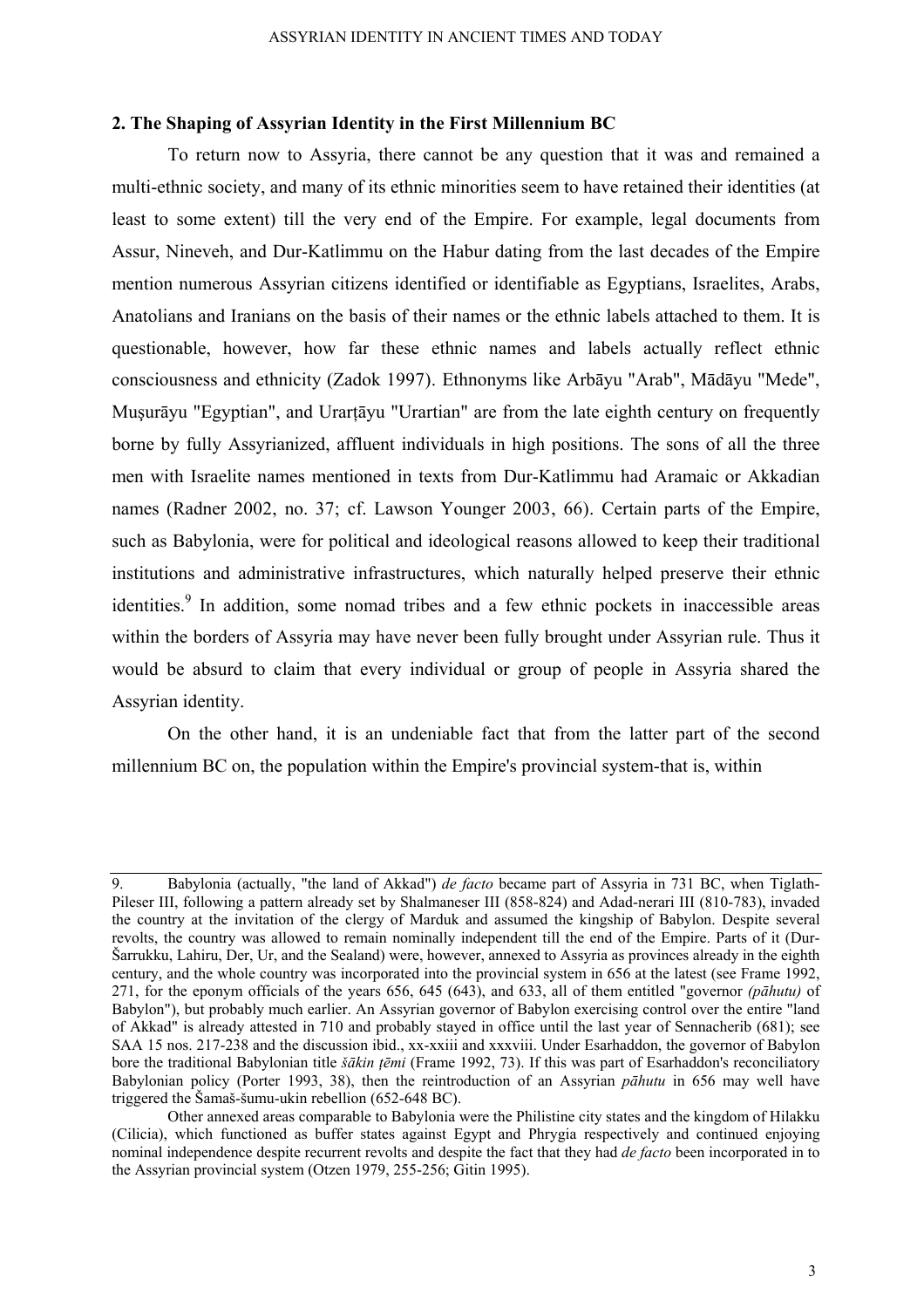Assyria proper  $10$ -was for centuries subject to a continuous and systematic process of assimilation and integration. Especially the policy of mass deportations introduced by Ashurnasirpal II and continued on a vastly increased scale by Shalmaneser III, TiglathPileser III and the Sargonid dynasty, utterly changed the political, demographic and linguistic map of the Near East. Between 830 and 640 BC, an estimated 4.5 million people from all parts of the Empire were removed from their homes and settled elsewhere, mostly in the Assyrian heartland and the big urban centers there (Oded 1979). These deportations may originally have had purely political and economic goals, but in the long run they ended up having far more extensive linguistic, social and cultural consequences.

### **2.1 The Aramaization of Assyria**

In the first place, they brought hundreds of thousands of foreign, mostly Aramaicspeaking people into the Assyrian heartland and the eastern provinces of the Empire, thus turning the previously largely monolingual society of Assyria into a multilingual one. Within a relatively short period of time-already by the middle of the eighth century-Aramaic became established as a common language *(lingua franca)* throughout the Empire (Garelli 1982; Tadmor 1975, 1985; Eph'al 1999, 118-119). Concomitantly with this, the Assyrian administration started using the Aramaic alphabet alongside the cuneiform script. Aramean scribes writing on papyrus or parchment scrolls beside Assyrian scribes writing on clay tablets or waxed writing-boards are depicted on royal reliefs from the mideighth century on (Tadmor 1982, 1991), and Aramean scribes working with Assyrian ones are mentioned in administrative documents already half a century earlier.  $^{11}$  By about 700 BC, the Aramaic alphabet effectively replaced cuneiform as the Empire's everyday writing system (Parpola 1997b, xvi).

## **2.2 The Assyrianization of the Empire's Population**

Secondly, the massive deportations of foreign people into Assyria, and the concomitant reorganization of the conquered areas as Assyrian provinces, subjected huge numbers of new people to a direct and ever-increasing Assyrian cultural influence. This included, among other things, the imposition of taxation and military service, a uniform calendar,

<sup>10.</sup> Cf. Postgate 1992, 252

<sup>11.</sup> See Appendix 1.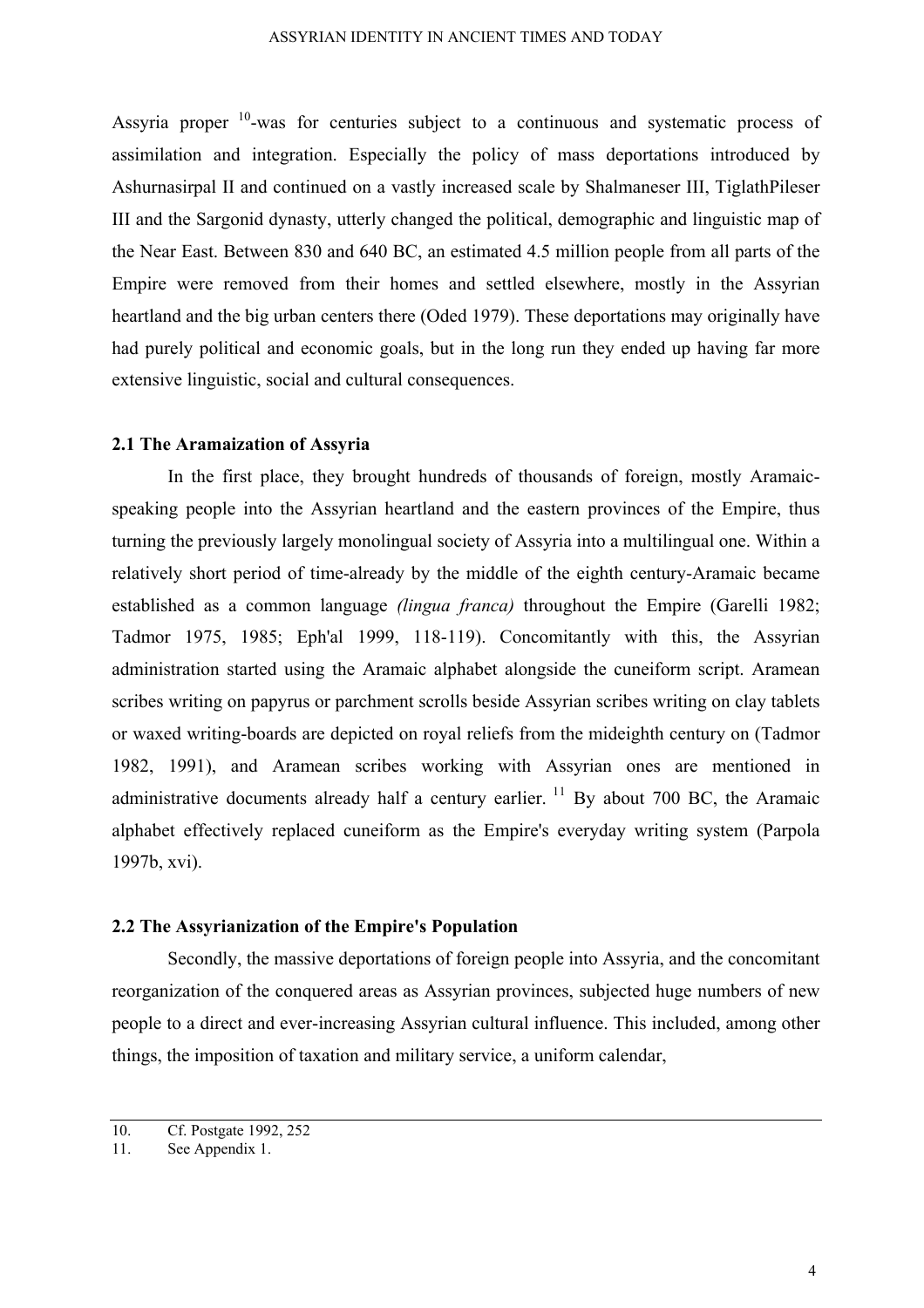judiciary, and conscription system, as well as imperial weights, measures, and other standards (Parpola 2003b; for details see Postgate 1974 and 1976, 63-72; Radner 1999; Kaufman 1972; Levine 2003; Eph'al and Naveh 1993, 61-62; Gitin 1995; Lipiński 2000, 548). In addition, Assyrian royal ideology, religious ideas and mythology were incessantly propagated to all segments of the population through imperial art, emperor cult, religious festivals, and the cults of Aššur, Ištar, Nabû, Sîn and other Assyrian gods (Porter 2000a and 2000b; Winter 1997; Watanabe 2002; Pongratz-Leisten 1997; Holloway 2001; Parpola 2000a, 2001; Parpola in press).  $^{12}$  The peoples of the newly established provinces routinely became Assyrian citizens (Oded 1979, 81-91). While the process of Assyrianization thus put under way undoubtedly worked fastest in the big cities of central Assyria, it must have proceeded rapidly in the new provinces as well, as they were no longer the countries they used to be. Their intelligentsia had been deported to Assyria and replaced with Assyrian administrators, their capitals had been razed and rebuilt in Assyrian fashion, and their populations now included, in addition to deportees from other parts of the Empire, also considerable numbers of Assyrian immigrants and colonists.

### **2.3 The Social and Cultural Homogenization of the Empire**

The intense acculturation process thus started continued for a period of more than two hundred years. It was boosted by intermarriages, participation in common military expeditions, building projects and business ventures, and continuous interaction between all segments of population in all aspects of daily life. As a result, at the same time as Aramaic developed into the *lingua franca* of the Empire and the use of the Aramaic alphabet in its administration steadily increased, its originally heterogeneous population became progressively homogeneous socially and culturally (Garelli 1982; Postgate 1992; Pedersen 1986).<sup>13</sup> This development finds a perfect parallel in the social and cultural homogenization

<sup>12.</sup> Though people deported to Assyria were not prevented from practicing their religion in their new homeland, the annexation of a rebel country usually involved destruction of its main cult centre, pillage of its sacred objects and gods, and establishment of Assyrian cult centres in the rebuilt capital and elsewhere (Cogan 1974; Frame 1997; Parpola 2003b, 100-101). The images of the deported gods either received a permanent new home in Assyria and were incorporated in the pantheon of the Empire, or were recreated in the temple workshops of Assur in Assyrian fashion and returned to the annexed country along with a new theology (Nissinen and Parpola 2004).

<sup>13.</sup> The two *Hundurāya* families in Assur discussed by Pedersén (1986, 85-95) were deportees from the Iranian city of Hundur, settled in Assur in 714. Their sizable archives, which cover the years 681-618 BC, show that in less than one generation, they had become entirely Assyrianized in every respect, including their names. The same is true of the other archive discussed by Pesénder (1986, 125-129), that of the Egyptian colony at Assur, whose leaders had names such as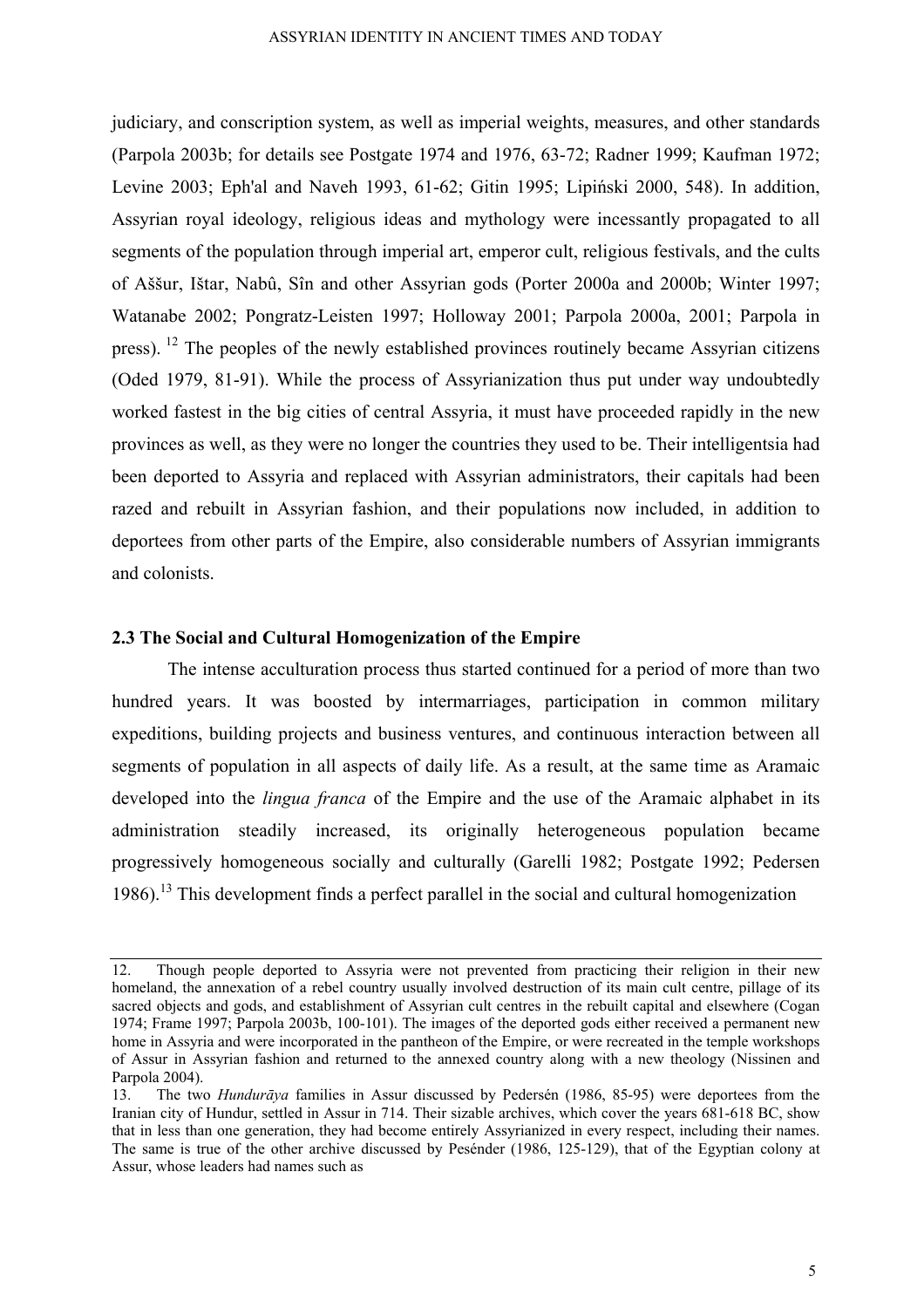of the United States, which also involved the transformation of an initially multi-ethnic, multilingual and multicultural society into a uniform one through the adoption of a common *lingua franca* (American English). As in the United States, this process gradually obliterated all tensions that may have originally existed between various ethnic groups. In the end, the ethnic origins of the people became largely irrelevant, as evidenced by the Neo-Assyrian onomastics, which includes hundreds of Akkadian names adopted or given to their children by individuals bearing non-Akkadian names, as well as a fair number of Aramaic names given to their children by parents with Akkadian names (Garelli 1982, 441; Zadok 1997; Parpola in press).

### **2.4 The Internationalization and Bilingualism of the Assyrian Ruling Class**

These developments cannot be dissociated from the progressive internationalization of the Neo-Assyrian ruling class (Parpola in press). While men with non-Akkadian names only sporadically appear in high state offices in the ninth century, they are frequently encountered on all levels of administration in the late eighth and seventh centuries BC (Tadmor 1975 and 1982; Oded 1979, 105-109; Garelli 1982; cf. Alba 1990, 6). These newcomers to the ruling class were carefully educated in Mesopotamian literature and culture, they dressed and behaved in the Assyrian way, and they spoke Akkadian and used the cuneiform script as distinctive markers of their social class. Their primary language of communication, however, like the rest of the Empire's, was certainly Aramaic, and the entire ruling class, including the royal family, must have been fully bilingual by the beginning of the seventh century at the very latest. All Neo-Assyrian kings from TiglathPileser III to Esarhaddon had Aramaicspeaking wives or mothers (Kamil 1999; Melville 1999; PNA s.w. Ataliā, Iaba and Naqī' a), and there are indications that at least some of them spoke Aramaic as their first language.

Seventh-century BC Assyria was thus divided into two major language groups: speakers of Aramaic-in practice, the entire population of the country-and speakers of Akkadian, including the largely bilingual inhabitants of the Assyrian heartland and the fully bilingual ruling class. This dichotomy was, however, largely social, not cultural, and it came to an end with the fall of the Empire and the subsequent massacre of the Assyrian

Urdu-Aššur "Servant of Aššur," Kişir-Aššur "Host of Aššur," and La-turammanni-Aššur "Do not forsake me, O Aššur!"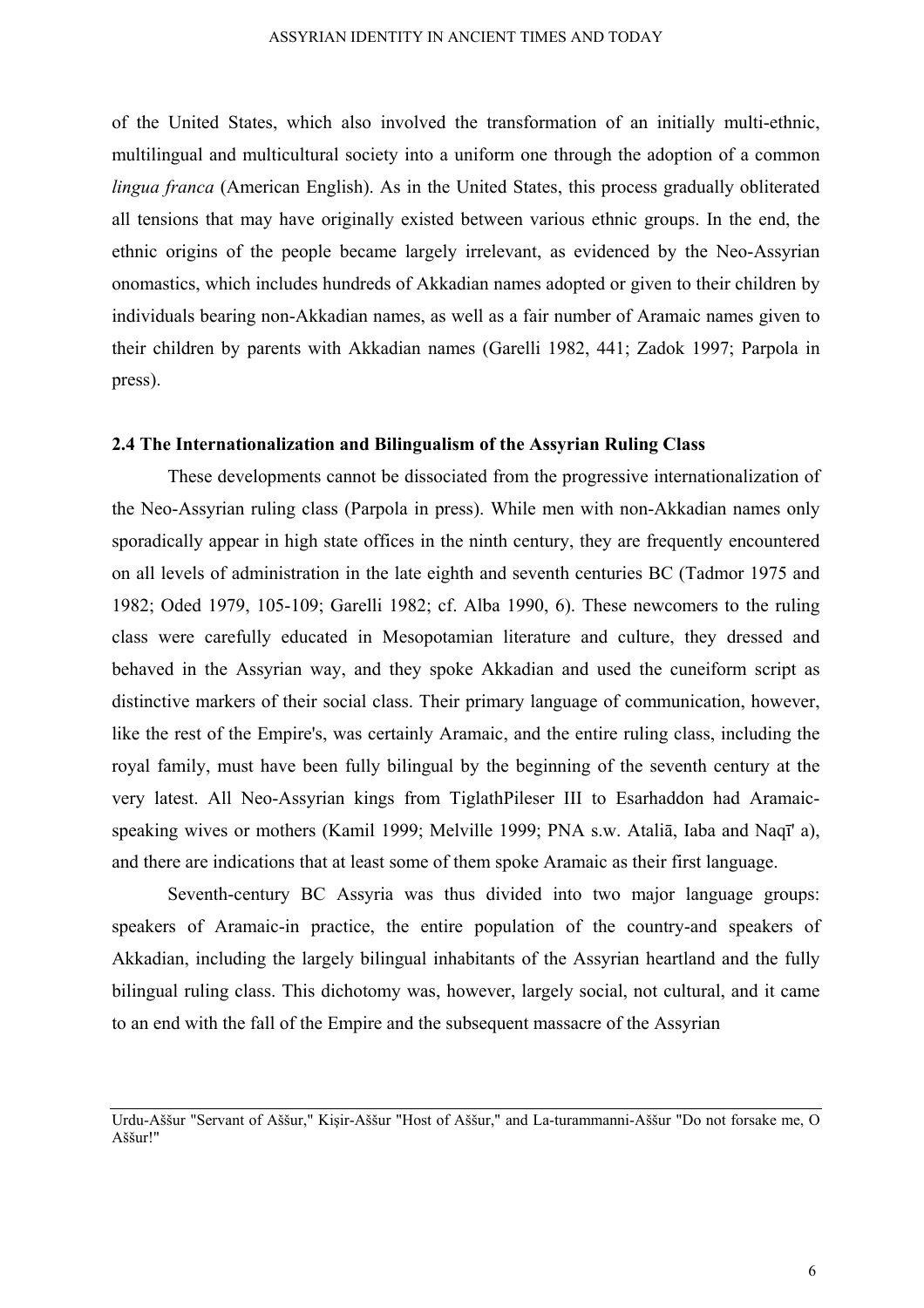aristocracy. Although Neo-Assyrian certainly continued to be spoken and written in Harran at least until the end of the reign of Nabonidus (539 BC; Schaudig 2001, 73), Aramaic now fast became the only language spoken in Assyria outside the Assyrian heartland, and eventually in the latter as well.

## **2.5 The Creation of Assyrian National Identity**

Ethnic identities develop spontaneously. National identities, however, especially those of multi-ethnic states, are consciously and systematically *created.* That is why some social historians like Rodney Hall argue that national identities are the product of modern times and did not exist in "territorial-sovereign" states, which dominated the international order prior to the nineteenth century. Hall believes that the abstract notion of *citizenship,* which he correctly sees as the necessary precondition for the development of national identity, came about only with eighteenth-century nationalism; consequently, he sees "nation building" as a central characteristic of the modern nation-states only, which rely on the "imagined community" of the *nation* as a legitimising principle rather than on dynastic legitimising principles (Hall 1999, 4-5). It should be noted, however, that nationalism and the concepts of nation and citizenship are by no means new phenomena but already played an important role in the ancient world, not only in ancient Athens (cf. Coleman 1997) and Rome but also in ancient Mesopotamia. In view of the considerable benefits that came with the citizenship of Rome, for example (Crawford 1996), it would be absurd to claim that the average Roman citizen did not consider himself Roman or did not share the national collective identity of Rome.

As regards Assyria specifically, the concept of Assyrian citizenship was central to its expansion, and we can be sure that the Assyrian kings systematically and resolutely strove to unify the multitudes of people ruled by them into a single nation. The very name of the country, "land of Aššur", connoted a kingdom of God set apart from the rest of the world. It originally was only a province around the city of Aššur, but it grew with the addition of new provinces. Every new province was turned into an integral part of the original "land of Aššur ", and their peoples became regular Assyrian citizens *(mārē* or *nišē māt Aššūr,* or simply *Aššūrā* $y\bar{e}$ *)* with full civil rights and obligations.<sup>14</sup> As Assyrians they had to pay

<sup>14.</sup> The formulaic phrase used in the royal inscriptions was *itti nišē māt Aššūr amnušunūti* "I counted them as citizens of Assyria." This phrase is already attested in the inscriptions of the Midde-Assyrian king Tiglath-Pileser I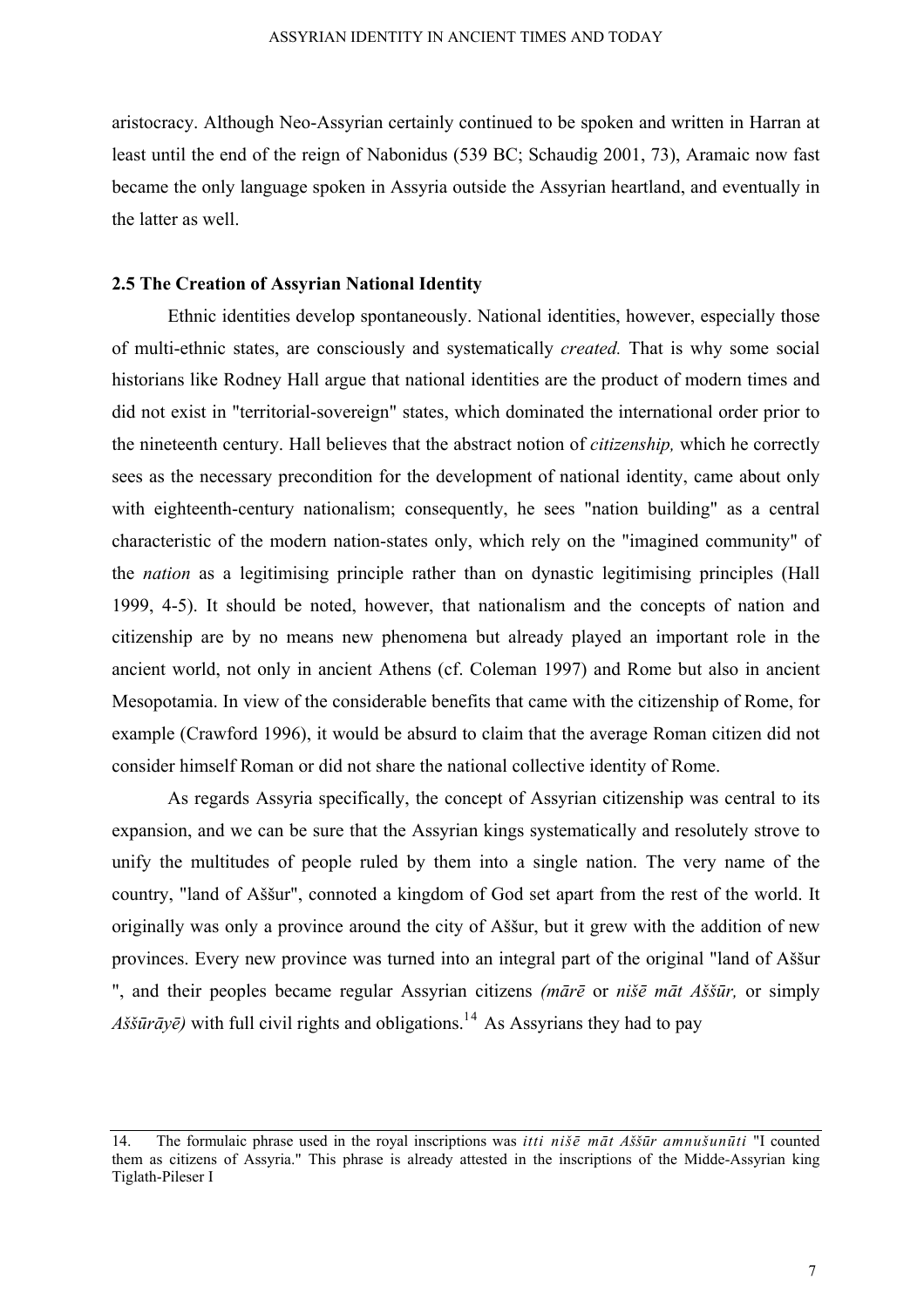regular taxes and do the required military and labour service; but in return, they got safety and prosperity, were equal before the law, and could appeal directly to the Great King in case of dire need (Postgate 1975). The king, who ruled as a chosen Son of God (Parpola 1997), was the bond that united the nation by virtue of his role as helper in distress. He was the rescuer of the weak and the destitute, the great healer, the sun of his people, the good shepherd that loved and protected his sheep and guided them to the right path (Parpola 2001; Annus 2002).

The long-term strategic goal of Assyria thus was not the creation of an empire upheld by arms, but a nation united by a semi-divine king perceived as the source of safety, peace and prosperity. As we have seen, this goal was achieved through a systematically implemented assimilation and integration policy geared to delete the ethnic identities of the conquered peoples and to replace them with an Assyrian one. The efficacy of this policy is strikingly demonstrated by the fate of the tens of thousands of Hurrians who were deported from their homeland and resettled in Assyria in the middle Assyrian period. A few centuries later, the descendants of these people had been so completely absorbed into the Assyrian society that no trace of their Hurrian ancestry, except for a few garbled personal names, remains in the Neo-Assyrian sources (Rollig 1996). They now were in every respect ethnic Assyrians, indistinguishable from their fellow citizens.

By the end of the seventh century BC, all provinces and dependencies of Assyria including the Levant had been Assyrian territory for more than a hundred years, most of them for hundreds of years (see Table I). Keeping in mind that ethnic identities in multiethnic societies universally start declining already in the second generation, it is absolutely unthinkable that the average Assyrian citizen living in the late seventh century could have regarded himself (or herself) as anything but Assyrian. 15

His cultural milieu was pluralistic and often cosmopolitan but nonetheless thoroughly uniform and Assyrian wherever he went. Assyria was the only world he knew; any memory of the ethnic roots of his ancestors had long since faded out or become irrelevant as a result of mixed interethnic marriages in

<sup>(1114-1076),</sup> and later recurs in the inscriptions of Aššur-dan II (934-912), Shalmaneser III (858-824), and Šamši-Adad V (823-811), but until the reign of Tiglath-Pileser III (744-727) it only referred to people deported to Assyria, not to the inhabitants of newly established provinced collectively).

<sup>15.</sup> A telling example is the author of SAA 16 126-129, Itti-Šamaš-balāţu, a loyal Assyrian official in Phoenicia under Assurbanipal. He writes in fluent Neo-Assyrian, but his name and several Babylonianisms in his language show that he was originally a Babylonian. He is almost certainly identical with the author of the Babylonian letter SAA 18 80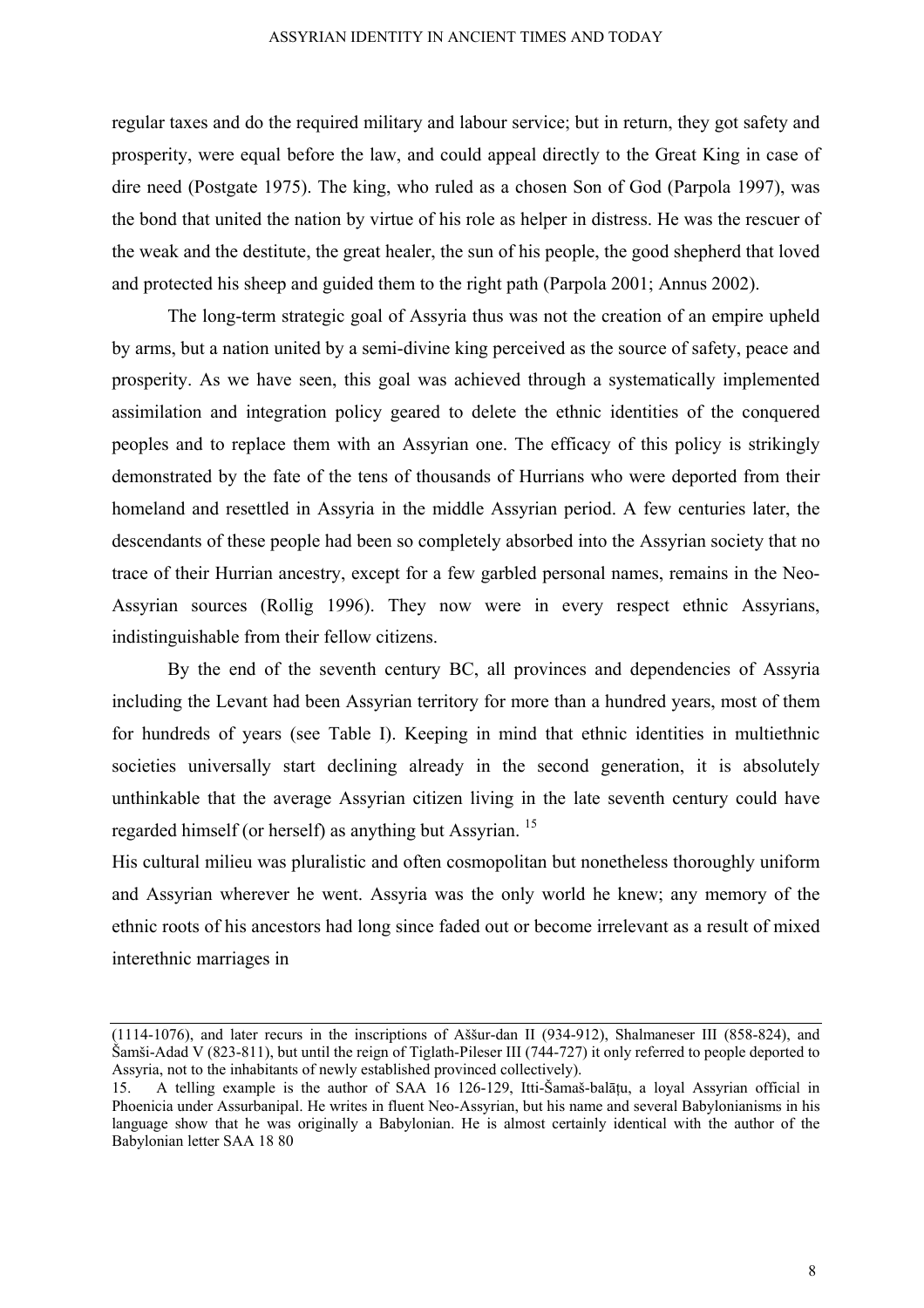several generations. True, people in different parts of the country practiced different customs, dressed differently, spoke different local languages, and venerated different local gods; but all of them pledged allegiance to the same king, worshipped the same national gods, and spoke the same national language, Imperial Aramaic. This was not the language spoken by ethnic Arameans but a creation of the Empire, a *lingua franca* born from the interaction of numerous ethnic groups and therefore serving as a unifying rather than separating factor.

| $\overline{111}$ $\overline{211}$ $\overline{111}$ $\overline{101}$ $\overline{100}$ $\overline{21}$ $\overline{21}$ $\overline{21}$ $\overline{23}$ $\overline{21}$ $\overline{23}$ $\overline{21}$ $\overline{23}$ $\overline{21}$ $\overline{23}$ $\overline{21}$ $\overline{23}$ $\overline{21}$ $\overline{23}$ $\overline{21}$ $\overline{23}$ $\overline{21}$ $\overline{23}$ $\overline{21}$<br>Name of province or equivalent* | Location in conventional | Province since      | Time under Assyrian rule |                  |
|-----------------------------------------------------------------------------------------------------------------------------------------------------------------------------------------------------------------------------------------------------------------------------------------------------------------------------------------------------------------------------------------------------------------------------------------|--------------------------|---------------------|--------------------------|------------------|
|                                                                                                                                                                                                                                                                                                                                                                                                                                         | terms                    | at least (BC)       | in years                 | in generations   |
| 1. Aššur                                                                                                                                                                                                                                                                                                                                                                                                                                | Assyria                  | c. 2300             | 1500                     | 50               |
| 2. Nīnuwa (Nineveh)                                                                                                                                                                                                                                                                                                                                                                                                                     | Assyria                  | c. 1360             | 750                      | 25               |
| 3. Kilīzi                                                                                                                                                                                                                                                                                                                                                                                                                               | Assyria                  | c.1330              | 720                      | 24               |
| 4. Kalhu                                                                                                                                                                                                                                                                                                                                                                                                                                | Assyria                  | c.1310              | 700                      | 23               |
| 5. Halahhu                                                                                                                                                                                                                                                                                                                                                                                                                              | Assyria                  | c.1310              | 700                      | $\overline{23}$  |
| 6. Apku                                                                                                                                                                                                                                                                                                                                                                                                                                 | Assyria                  | c.1310              | 700                      | 23               |
| 7. Arbail (Arbela)                                                                                                                                                                                                                                                                                                                                                                                                                      | Assyria                  | c. 1310             | 700                      | 23               |
| 8. Šibanība                                                                                                                                                                                                                                                                                                                                                                                                                             | Assyria                  | c. 1310             | 700                      | 23               |
| 9. Šīmu                                                                                                                                                                                                                                                                                                                                                                                                                                 | Assyria                  | c.1310              | 700                      | $\overline{23}$  |
| 10. Talmūsa                                                                                                                                                                                                                                                                                                                                                                                                                             | Assyria                  | c. 1310             | 700                      | $\overline{23}$  |
| $\overline{11}$ . Habrūri                                                                                                                                                                                                                                                                                                                                                                                                               | Assyria                  | c. 930 (already MA) | $\overline{315}$         | 10.5             |
| 12. Arrapha (Kerkuk)                                                                                                                                                                                                                                                                                                                                                                                                                    | Assyria                  | c. 900 (already MA) | 285                      | 9.5              |
| 13. Dēru                                                                                                                                                                                                                                                                                                                                                                                                                                | Assyria                  | c. 900 (already MA) | 285                      | 9.5              |
| 14. Lahīru                                                                                                                                                                                                                                                                                                                                                                                                                              | Assyria                  | c. 900 (already MA) | 285                      | $\overline{9.5}$ |
| 15. Lubda                                                                                                                                                                                                                                                                                                                                                                                                                               | Assyria                  | c. 900 (already MA) | 285                      | $\overline{9.5}$ |
| 16. Katmuhi/Šahuppa                                                                                                                                                                                                                                                                                                                                                                                                                     | Assyria                  | c.900               | 290                      | 9.5              |
| 17. Raqmatu                                                                                                                                                                                                                                                                                                                                                                                                                             | Syria                    | 899                 | 290                      | 9.5              |
| 18. Nașībina (Nisibin)                                                                                                                                                                                                                                                                                                                                                                                                                  | Assyria                  | 896                 | 285                      | 9.5              |
| 19. Gūzāna / Hanigalbat                                                                                                                                                                                                                                                                                                                                                                                                                 | Syria                    | 894                 | 285                      | 9.5              |
| 20. Tušhan/Nairi                                                                                                                                                                                                                                                                                                                                                                                                                        | Assyria                  | 879 (already MA)    | 270                      | $\overline{9}$   |
| 21. Sinābu                                                                                                                                                                                                                                                                                                                                                                                                                              | Assyria                  | 879                 | 270                      | $\overline{9}$   |
| 22. Bīrāti                                                                                                                                                                                                                                                                                                                                                                                                                              | Assyria                  | 879?                | 270                      | $\overline{9}$   |
| 23. Til-Barsib/Tarbusībi                                                                                                                                                                                                                                                                                                                                                                                                                | Syria                    | 856                 | 250                      | 8.5              |
| 24. Meturna                                                                                                                                                                                                                                                                                                                                                                                                                             | Assyria                  | 851                 | $\overline{245}$         | 8.2              |
| $25.$ Raşappa                                                                                                                                                                                                                                                                                                                                                                                                                           | Syria                    | 849                 | 240                      | 8                |
| 26. Nēmed-Issār                                                                                                                                                                                                                                                                                                                                                                                                                         | Syria                    | 842                 | 230                      | 7.5              |
| 27. Arzūhina                                                                                                                                                                                                                                                                                                                                                                                                                            | Assyria                  | 839 (already MA)    | 225                      | 7.5              |
| 28. Kipšūna                                                                                                                                                                                                                                                                                                                                                                                                                             | Assyria                  | 833                 | 225                      | $\overline{7.5}$ |
| 29. Isāna                                                                                                                                                                                                                                                                                                                                                                                                                               | Syria                    | 830                 | 220                      | 7.5              |
| 30. Harrān                                                                                                                                                                                                                                                                                                                                                                                                                              | Syria                    | 814                 | 205                      | $\overline{7}$   |
| 31. Hāurīna                                                                                                                                                                                                                                                                                                                                                                                                                             | Syria                    | 810?                | 200                      | 6.7              |
| 32. Māzamua/Lullumû                                                                                                                                                                                                                                                                                                                                                                                                                     | Assyria                  | 810                 | 200                      | 6.7              |
| 33. Balāța                                                                                                                                                                                                                                                                                                                                                                                                                              | Assyria                  | c. 810              | 200                      | 6.7              |
| 34. Halzu                                                                                                                                                                                                                                                                                                                                                                                                                               | Assyria                  | c. 810              | 200                      | 6.7              |
| 35. Hindānu                                                                                                                                                                                                                                                                                                                                                                                                                             | Syria                    | 803                 | 195                      | 6.5              |
| 36. Lāqê*                                                                                                                                                                                                                                                                                                                                                                                                                               | Syria                    | 803 (already MA)    | 195                      | 6.5              |
| 37. Sūhu*                                                                                                                                                                                                                                                                                                                                                                                                                               | Syria                    | 803                 | $\overline{195}$         | 6.5              |
| 38. Dūr-Issār                                                                                                                                                                                                                                                                                                                                                                                                                           | Syria                    | 803?                | 195                      | 6.5              |

TABLE I. *Provinces of the Neo-Assyrian Empire* 

(cf. obv. 5-7 and rev. 2-3 of this letter with SAA 16 126:19-20 and 127 r.15-16), and had thus started his career as "prelate" (šatammu) of Uruk under Esarhaddon.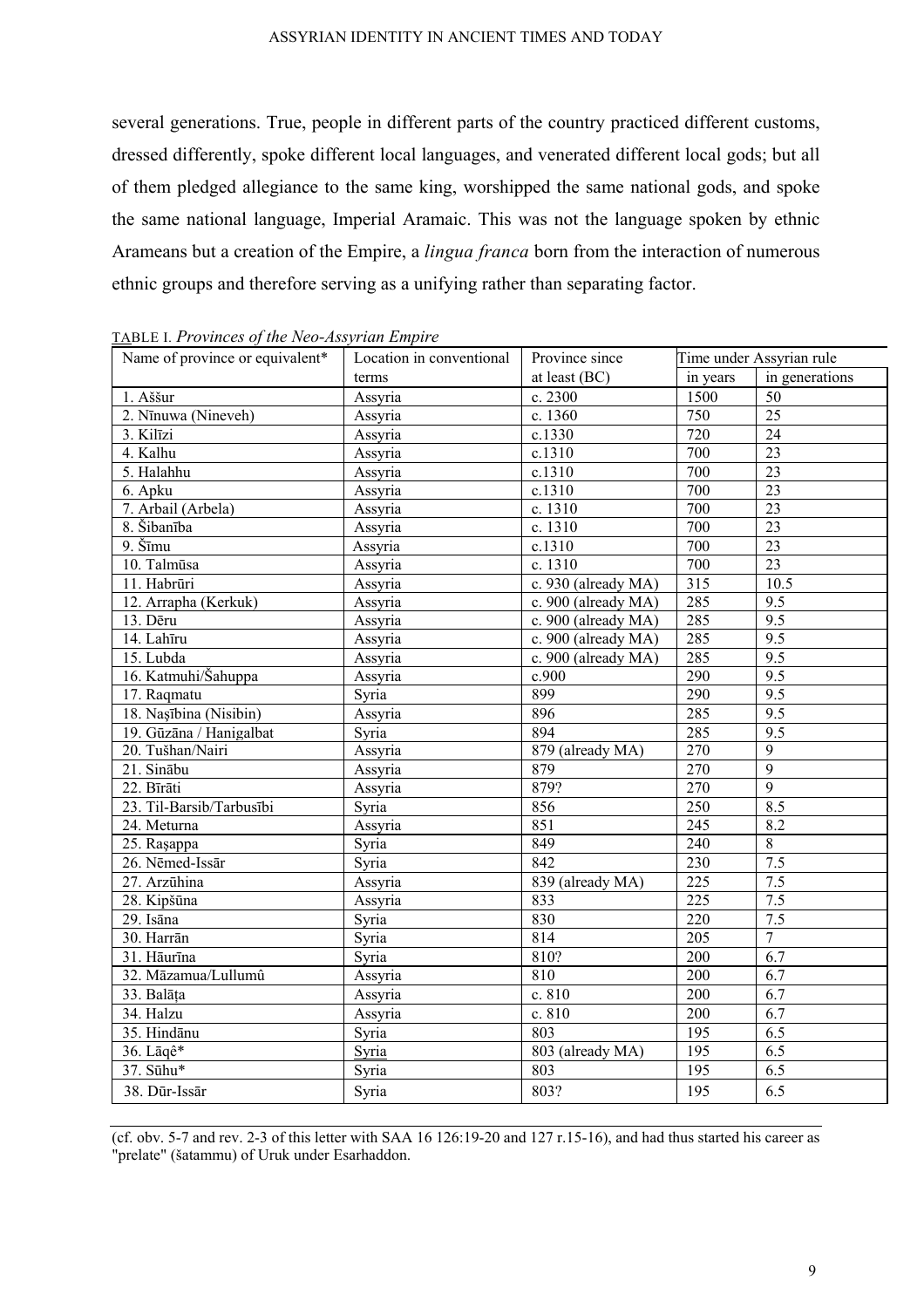| Name of province or equivalent*              | Location in conventional | Province since | Time under Assyrian rule |                         |
|----------------------------------------------|--------------------------|----------------|--------------------------|-------------------------|
|                                              | Terms                    | at least (BC)  | in years                 | in generations          |
| 39. Āmidu/Bīt-Zamāni                         | Assyria                  | 799            | 190                      | 6.5                     |
| 40. Tillê                                    | Syria                    | 792            | 180                      | 6                       |
| 41. Si'immê/Šibhiniš                         | Syria                    | 791            | 180                      | 6                       |
| 42. Barhalza                                 | Assyria                  | c.790?         | 180                      | 6                       |
| 43. Halzi-atbāri                             | Assyria                  | c.790?         | 180                      | 6                       |
| 44. Tamnūna                                  | Assyria                  | 785            | 175                      | 6                       |
| 45. Kurbail                                  | Assyria                  | 784            | 175                      | 6                       |
| 46. Nikkur/Parsua                            | Syromedia                | 744            | 130                      | 4.5                     |
| 47. Arpadda                                  | Syria                    | 743            | 135                      | 4.5                     |
| 48. Aššūr-iqīša/Ulluba                       | Assyria                  | 739            | 130                      | 4.5                     |
| 49. Hatarikka                                | Syria                    | 738            | 130                      | 4.5                     |
| 50. Kār-Adad                                 | Syria                    | 738            | 130                      | 4.5                     |
| 51. Kullanīa                                 | Syria                    | 738            | 130                      | 4.5                     |
| $\overline{52}$ . Nuqudina                   | Syria                    | 738            | 130                      | 4.5                     |
| 53. Şimirra                                  | Syria                    | 738            | 130                      | 4.5                     |
| 54. Tū'immu                                  | Syria                    | 738            | 130                      | 4.5                     |
| 55. Dū'ru (Dor)                              | Palestine                | 734            | 125                      | $\overline{4}$          |
| 56. Gal'ad (Gilead)                          | Palestine                | 733            | 125                      | $\overline{4}$          |
| 57. Magidû (Megiddo)                         | Palestine                | 733            | 125                      | $\overline{4}$          |
| 58. Dimašqa (Damascus)                       | Syria                    | 732            | 125                      | $\overline{4}$          |
| 59. Manşuāti (Masyat)                        | Syria                    | 732            | 125                      | $\overline{4}$          |
| 60. Şüpat (Zobah)                            | Syria                    | 732            | 125                      | $\overline{4}$          |
| 61. Haurāni                                  | Syria                    | 732            | 125                      | $\overline{4}$          |
| 62. Qarnīna (Qarnaim)                        | Palestine                | 732            | 125                      | $\overline{4}$          |
| 63. Sāmerīna (Samaria)                       | Palestine                | 722            | 110                      | 3.7                     |
| 64. Hamāt (Hamah)                            | Syria                    | 720            | 110                      | 3.7                     |
| 65. Gargamīs (Carchemis)                     | Syria                    | 717            | 110                      | 3.7                     |
| 66. Bīt-Hamban                               | Syromedia                | 716            | 100                      | 3.5                     |
| 67. Bīt-Kāri                                 | Media                    | 716?           | 100                      | $\overline{3.5}$        |
| 68. Bīt-Singibuti                            | Media                    | 716            | 100                      | $\overline{3.5}$        |
| 69. Harhār/Kār-Šarrukin                      | Syromedia                | 716            | 100                      | $\overline{3.5}$        |
| 70. Kišēsim/Kār-Nergal                       | Syromedia                | 716            | 100                      | $\overline{3.5}$        |
| 71. Quwê (Coa)                               | Anatolia                 | 713            | 105                      | $\overline{3.5}$        |
| 72. Marqāsa (Mar'āš)                         | Anatolia                 | 711            | 105                      | 3.5                     |
| 73. Melīdi (Melitēnē)                        | Anatolia                 | 711            | 105                      | $\overline{3.5}$        |
| 74. Sam'alla                                 | Anatolia                 | 711            | 105                      | 3.5                     |
| 75. Dūr-Abīhāra/Gambūlu                      | Babylonia                | 710            | 85                       | $\mathfrak{Z}$          |
| 76. Dūr-Šarrukku                             | Babylonia                | 710            | 85                       | $\overline{\mathbf{3}}$ |
| 77. Šamaš-nāşir                              | Babylonia                | 710            | 85                       | $\overline{3}$          |
| 78. Bābili /Akkad (Babylon)                  | Babylonia                | 710            | 105                      | $\overline{3.5}$        |
| 79. Hatalla (Hatra?)                         | Assyria                  | c.710          | 90                       | $\overline{3}$          |
| 80. Kummuhi                                  | Anatolia                 | 708            | 100                      | $\overline{3.2}$        |
| 81. Dūr-Šarrukīn                             | Assyria                  | 706            | 750                      | 25                      |
| 82. Kār-Sīn-ahhē-rība/Elenzas                |                          | 702            | 85                       | $\overline{3}$          |
|                                              | Media<br>$\gamma$        | c.700?         | 85                       | $\overline{3}$          |
| 83. Dūr-Sīn-ahhē-rība/Alihu<br>84. Māt Tāmti |                          |                |                          | $\overline{2}$          |
|                                              | Babylonia                | 680            | 55                       |                         |
| 85. Ūru (Ur)                                 | Babylonia                | 680            | 55                       | $\overline{2}$          |
| 86. Şīdūnu (Sidon)                           | Phoenicia                | 676            | 65                       | 2.2                     |
| 87. Kulimmeri                                | Armenia                  | 674            | 65                       | 2.2                     |
| 88. Uppūmu (Fūm)                             | Armenia                  | 674            | 65                       | 2.2                     |
| 89. Şurru (Tyre)                             | Phoenicia                | 671            | 60                       | $\overline{2}$          |
| 90. Elam                                     | Persia                   | 645            | 15?                      | 0.5                     |

The common religion, culture, world-view and value system, and above all, the common

unifying language (Aramaic) effectively set Assyria apart from the rest of the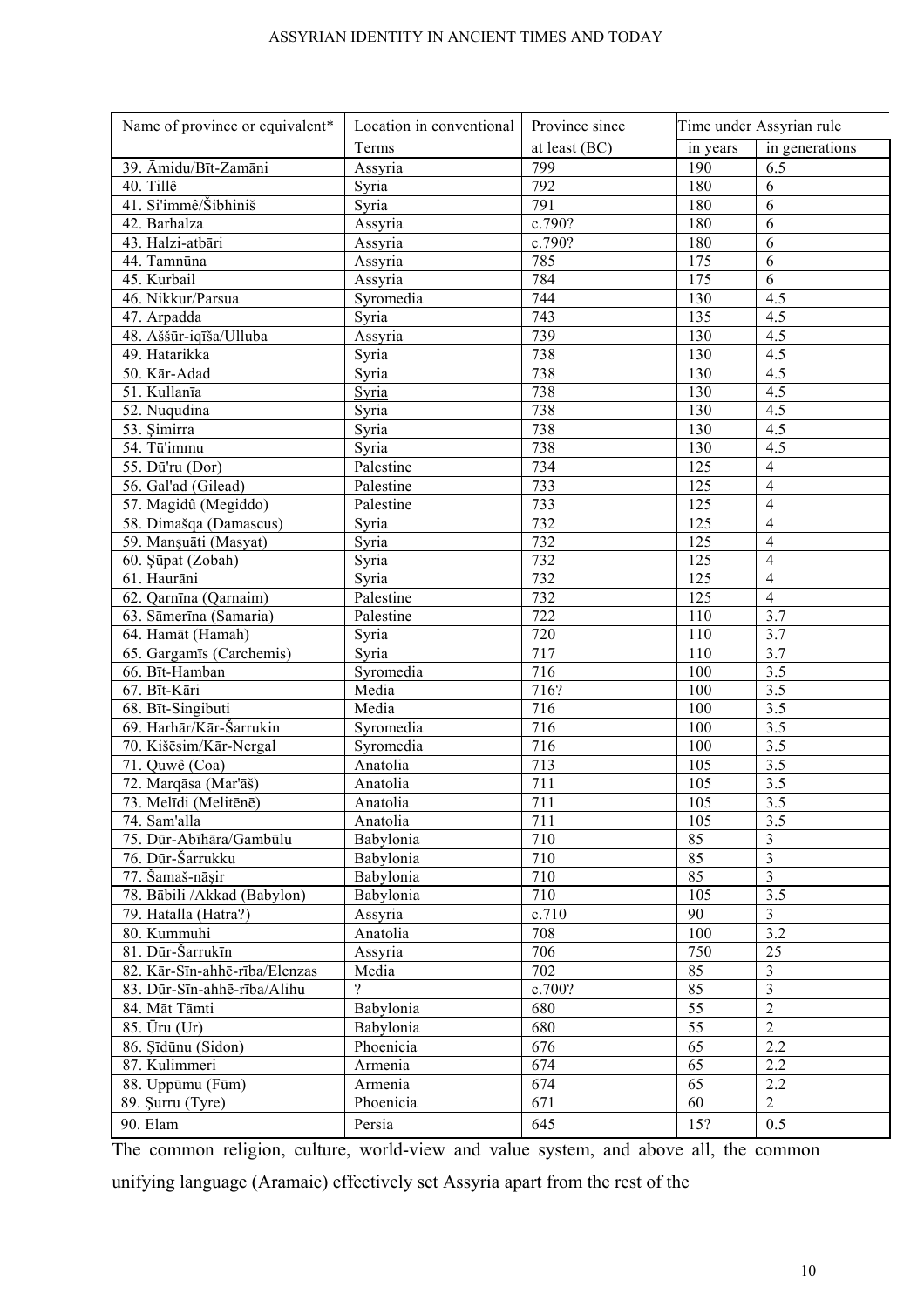world and created a feeling of unity and solidarity within the country (cf. Alba 1990, 17-18). The inherent notion of "us" against "all the others" that came with this dichotomy-Aramaic was effectively not spoken outside the Empire-agreed well with the dualistic ideology of the Empire, which saw Assyria as the kingdom of God commissioned to spread the light of civilization to the world surrounding it (Oded 1992).

The shaping of Assyria and its national identity has an obvious parallel in ancient Rome, which likewise expanded from a -city to a world empire. The analogy of Rome is instructive also in showing how deeply the national identity of the Empire could become rooted even in areas far removed from its original core. The Antonine constitution of AD 212, which granted full Roman citizenship to the entire Roman Empire, is generally recognised to have "promoted in both east and west a consciousness of being Roman that lasted until the fall of the Empire, and sometimes beyond it" (Honore 1996). Centuries after the collapse of the West Roman Empire, the Byzantines still identified themselves as *Rhōmaioi* and were known as Romans to all nations of the Near East (Kazhdan 1991, 1793 and 1809-1810).<sup>16</sup>

## **3. The Continuity ofAssyrian Identity in Post-Empire Times**

In this context it is important to draw attention to the fact that the Aramaic-speaking peoples of the Near East have since ancient times identified themselves as Assyrians and still continue to do so. The self-designations of modern Syriacs and Assyrians, *Sūryōyō* l7 and *Sūrāyā,* <sup>18</sup> are both derived from the ancient Assyrian word for "Assyrian", *Aššūrāyu,* as can be easily established from a closer look at the relevant words.

## **3.1 The Neo Assyrian Origin of Syriac and Modern Assyrian Sūryōyō/ Sūrāyā**

The word *Aššūrāyu* is an adjective derived from the geographical and divine name Aššur with the gentilic suffix -*āyu*. The name was originally pronounced [Aššūr], with a

<sup>16.</sup> It should be noted, however, that the average Syrian Monophysite was not so much moved by imperial doctrines and identity as by "his loyalty to own Church, his own bishop and the holy men of his neighbourhood" (Mango 1980, 30). In classical Syriac, *Rhūmōyō* continued to mean "Roman" or "Latin", and only rarely "a Greek, i.e. a citizen of the Eastern Roman Empire" (Payne Smith 1903, 531b). In modern literary Arabic, by contrast, *Rūmī* still means both "Roman" and "Byzantine".

<sup>17. &</sup>quot;A Syrian, Palestinian" (Payne Smith 1903, 371 s.v.). Note that in classical Syriac, the toponym Sūrīya also covered Mesopotamia and Assyria (= Sūrīya barōytō,"Farther Syria", ibid. 370).

<sup>18. &</sup>quot;This is the ordinary name by which the E. Syrians call themselves, though they also apply it to the W. Syrians or Jacobites" (Maclean 1901, 223).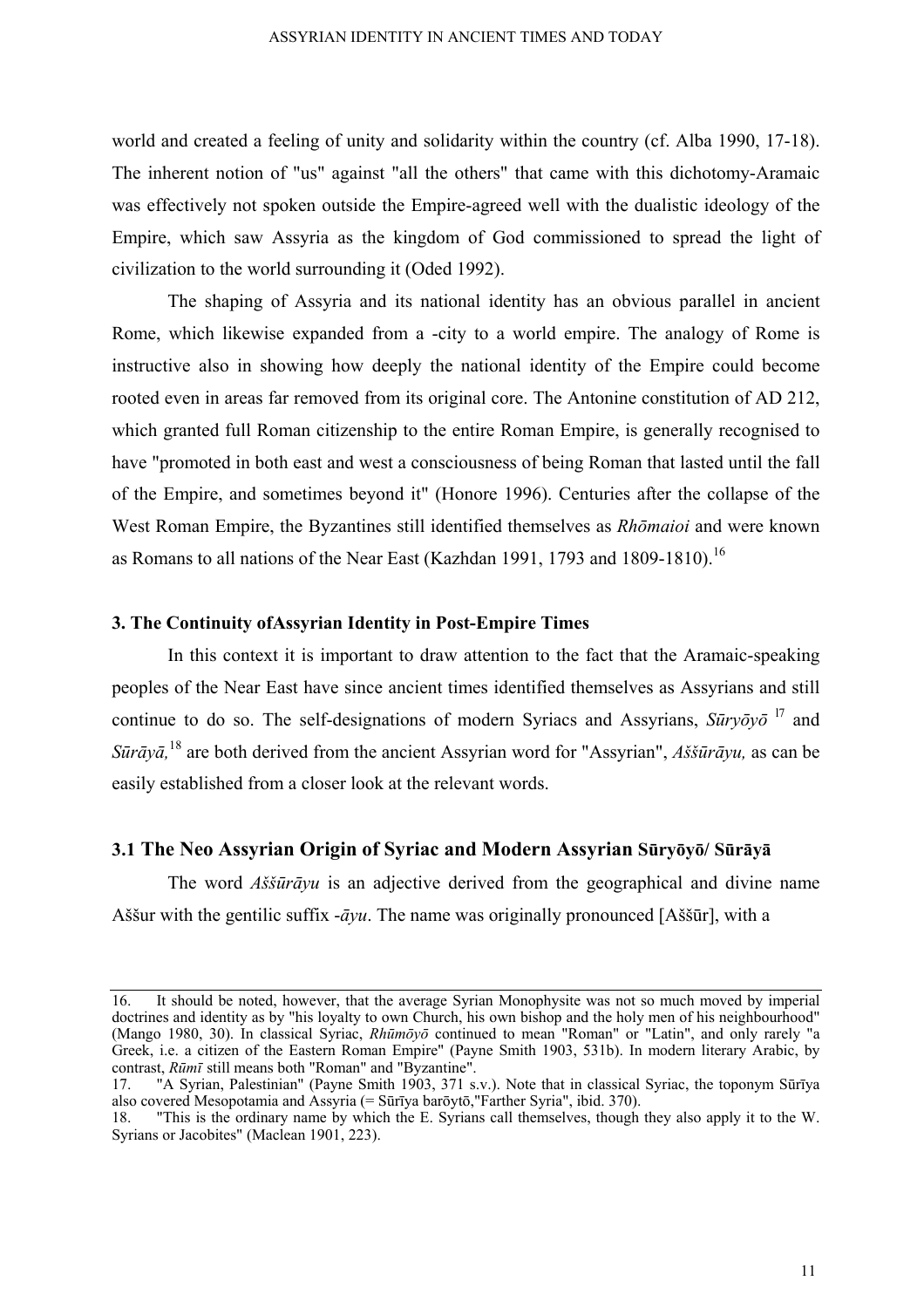palato-alveolar fricative, but owing to a sound shift, its pronunciation was turned to [AӨӨūr] in the early second millennium BC.<sup>19</sup> The common Aramaic word for Assyria,  $\bar{A}\theta\bar{u}$ *r*, reflects this pronunciation and in all probability dates back to the twelfth century BC, when the Aramean tribes first came into contact with the Assyrians. Towards the end of the second millennium, another sound shift took place in Assyrian, turning the pronunciation of the name into [Assūr] (Parpola 1974; Fales 1986, 61-66). Since unstressed vowels were often dropped in Neo-Assyrian at the beginning of words (Hameen-Anttila 2000, 37), this name form later also had a shorter variant, *Sūr*, attested in alphabetic writings of personal names containing the element Aššur in late seventh century BC Aramaic documents from Assyria .20 The word *Assūrāyu*, "Assyrian", thus also had a variant *Sūrāyu* in late Assyrian times.

This variant is hidden behind standard orthography in Assyrian cuneiform texts, but its existence is confirmed by the classical Greek words for Assyrians and Assyria, which display a corresponding variation between forms with initial A- (*Assúrios/Assuría*) and ones without it (*Súrios/Súros/Suría*; see Table II). The Greeks, who were in frequent contact with Assyria in the eighth and seventh centuries BC (Rollinger 2001), would not have borrowed the word without the initial A-, had the Assyrians themselves not omitted it, since omission of initial vowels is not a feature of classical Greek phonology.

| TABLE II. Terms for "Assyria" and "Syria" in Greek and Roman literature (based on Noldeke 1871) |                |                           |                     |             |  |
|-------------------------------------------------------------------------------------------------|----------------|---------------------------|---------------------|-------------|--|
| Author                                                                                          | Date           | Meaning                   |                     |             |  |
|                                                                                                 |                | Assyria(ns) <sup>21</sup> | "Syria(ns)" $^{22}$ | Mesopotamia |  |
| Aeschylus                                                                                       | 525-456 BC     | Suría, Súrios             |                     |             |  |
| Pindar                                                                                          | 518-438 BC     | Súrios                    |                     |             |  |
| Xanthus                                                                                         | fl. 450 BC     | Suría, Súrios             |                     |             |  |
| Herodotus                                                                                       | c. $480 - 420$ | Suríē, Súrioi (Asszirioi) |                     |             |  |
| Sophocles                                                                                       | 496-406 BC     | Súros                     |                     |             |  |
| Scylax                                                                                          | $5th$ c. BC    | Assuría                   |                     |             |  |
| Panyassis                                                                                       | $5th$ c. BC    | Assuría                   |                     |             |  |

<sup>19.</sup> The shift [š] - [ө] was an internal Assyrian phonetic development leading to the merger of /š/ and /ө/, as evidenced by the use of a single set of cuneiform graphemes (ŠA, SI, ŠU) for both /š/ and /ө/ in Old Assyrian (Hecker 1968, § 40a). That the merger resulted in /ө/ not /š/ is proved by variant spellings like OA *I-ri-tim* (= [Iriөim]) for normal *I-ri-*SI*-im* (genitive of Irišum, Hecker 1968, § 40i), or MA *ti-ru* (=[Өīru]) for \* šīru "flesh" and *ut-ra-a-aq* for \*ušrâq "he will thresh" (Mayer 1971, § 17), where /ө/ (< \*/š/) is rendered with graphemes normally used for writing the alveolar stop  $/t/$  (and its fricative variant [ $\theta$ ]).

<sup>20.</sup> *srslmh* = Aššūr-šallim-ahi, KAI 234:2; *srsrd* = Aššūr-(a) šarēd, Y-41 236 r. 4; *srgrnr* = Aššūr-gārû'anēre, *AECT* 58:4 (taking *srsrd* for a spelling of \*Šarru-(a)šarēd is not possible, since the name in question is not attested in NeoAssyrian). The dropping of the initial vowel in  $[Ass\bar{u}r] \rightarrow [S\bar{u}r]$  has a perfect parallel in the Neo-Assyrian variants of the divine name Ištar ([Iššār]  $\rightarrow$  [Šār], see Zadok 1984, 4; the short form [Šār] is already attested in the inscriptions of Tiglath-Pileser III, see PNA 2/1569 s.v. Issār-dūrī 4).

<sup>21.</sup> Including Babylonia and Cappadocia.

<sup>22.</sup> Corresponding to the Roman province of Syria.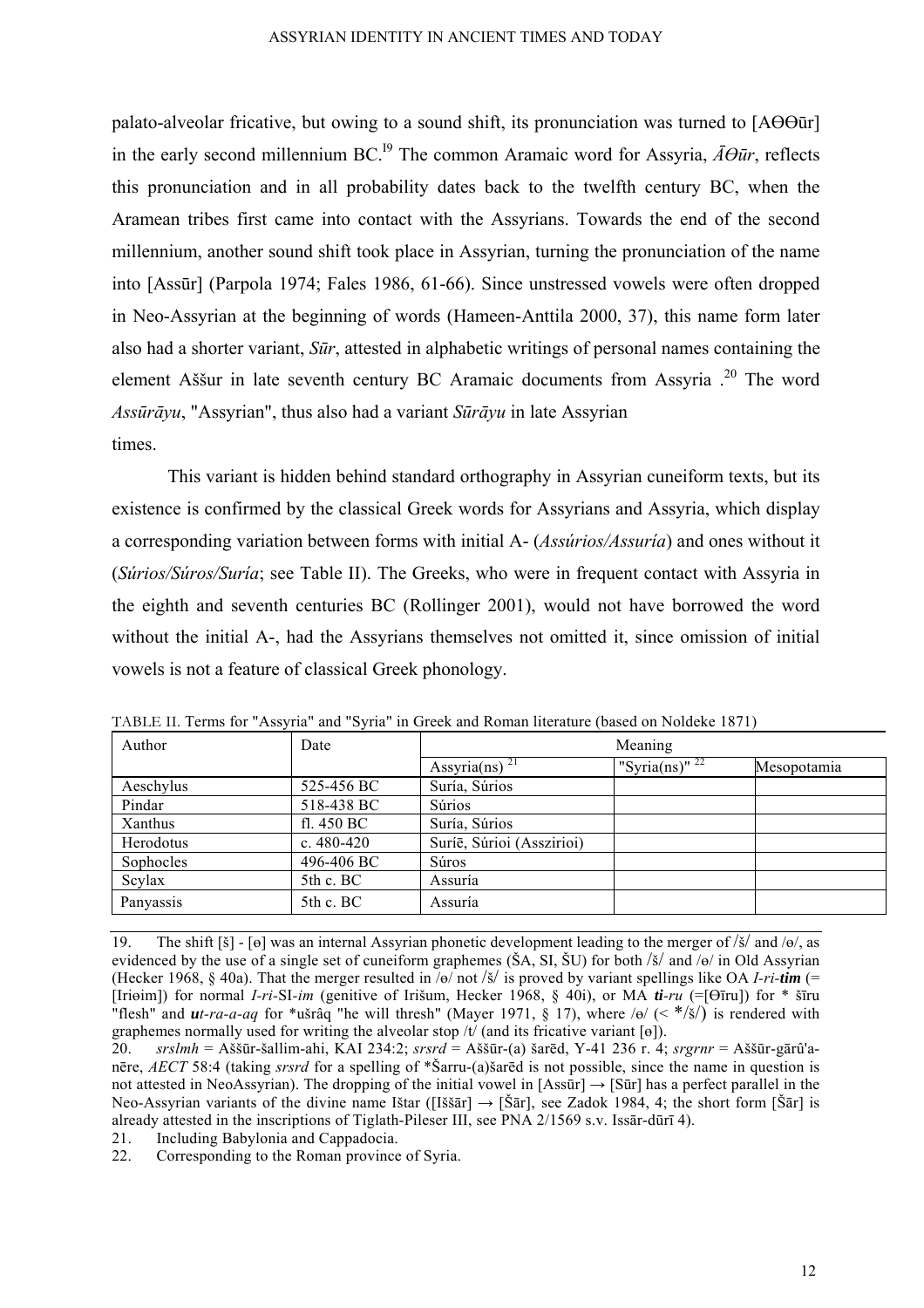| Author                    | Meaning<br>Date |                           |                           |             |
|---------------------------|-----------------|---------------------------|---------------------------|-------------|
|                           |                 | Assyria(ns) <sup>21</sup> | "Syria(ns)" <sup>22</sup> | Mesopotamia |
| Ctesias                   | 5th c. BC       | Assuría, Suría            |                           |             |
| Thucydides                | c.455-400       | Suría                     |                           |             |
| Xenophon                  | c.430-354       | Assuría                   | Suría                     | Suría       |
| Aristoxenus               | c. 370 BC       | Súroi                     |                           |             |
| Aristotle                 | 384-322 BC      | Suría                     |                           |             |
| Hecataeus                 | c.360-290       | $\overline{S}$ uría       |                           |             |
| Cleitarchus               | c. 310 BC       | Suría                     |                           |             |
| Callimachus               | c. 280-245      | Assuría, Assúrioi         |                           |             |
| <b>Apollonius Rhodius</b> | 3rd c. BC       | Assuría                   |                           |             |
| Polybius                  | 200-118 BC      | Suría                     | Suría                     |             |
| Meleager                  | fl. 100 BC      | Assuría, Súros            |                           |             |
| Cicero                    | 106-43 BC       | Assyria/Syria             | Asyria/Syria              |             |
| Diodorus                  | c. 90-30 BC     | Súros                     |                           |             |
| Catullus                  | c. 85-54 BC     | Assyria                   | Assyria                   |             |
| Virgil                    | 70-19 BC        | Assyrius                  |                           |             |
| Horace                    | 65-8 BC         | Assyria                   |                           |             |
| Strabo                    | 64 BC-AD 21     | Assuría/Aturía (Suria)    | Suría                     |             |
| Livy                      | 59 BC-AD 12     |                           | Syria                     |             |
| Ovid                      | 43 BC-AD 17     | Assyria                   |                           |             |
| Seneca                    | c. AD 1-65      | Assyria                   |                           |             |
| Pomponius Mela            | fl. AD 50       | Syria                     |                           |             |
| Pliny the Elder           | AD 23-79        | Syria, Assyria            |                           |             |
| Lucanus                   | AD 39-65        | Assyria                   |                           |             |
| Josephus                  | AD 37-94        | Súroi                     | Súroi, Assúrioi           |             |
| Cornutus                  | lst c. AD       | Assúrioi                  |                           |             |
| Arrian                    | AD 86-160       | Assuría, Assúrioi         | Suría koilē               | Suría       |
| Curtius                   | c. AD 100       | Syria                     |                           |             |
| Lucian                    | c. AD 120-180   | Assúrios                  |                           |             |
| Apuleius                  | c. AD 125-170   | Assyria, Syria            |                           |             |
| Ptolemy                   | fl. 146-170     | Assuría                   |                           |             |
| <b>Achilles Tatius</b>    | fl. AD 150      | Assuría                   |                           |             |
| Pausanias                 | fl. AD 150      | <b>Súros</b>              |                           |             |
| Tatian                    | fl. AD 172      | Assúrioi                  |                           |             |
| Clement                   | c. AD 150-215   | Súros                     |                           |             |
| Dio Cassius               | AD 164-229+     | Aturía                    |                           |             |
| Hippolytus                | c.170-236       | Assyrii                   |                           |             |
| Hyginus                   | 2nd c. AD       | Syria                     |                           |             |
| Oppian                    | 2nd c. AD       | Assúrios, Súros           |                           |             |
| Justinus                  | 3rd c. AD       | $Syri \; (Assyrii)$       |                           |             |
| Philostratus              | 3rd. c. AD      | Assúrioi                  |                           |             |
| Ammianus                  | AD 330-395      | Assyria                   | Assyria                   |             |
| Macrobius                 | fl.AD 430       | Assvrii                   |                           |             |
| Nonnus                    | fl. 450-470     | Assúrios (Súiros)         |                           |             |

Phonologically, Modern Assyrian *Sūrāyā* perfectly agrees with Neo-Assyrian *Sūrāyu*, while Syriac *Sūryōyō* displays an intrusive *yod,* which it shares with Greek Súrios and Suría. This intrusive *yod* surely is due to Greek influence, since in classical Syriac the word also occurs in the form *Sūrōyō*, in perfect agreement with the Modern Assyrian *Sūrāyā*. 23 It is worth noting that *Sūrāyā* is reported to have a variant with initial *A*-, but this is avoided in

<sup>23.</sup> Syriac  $\sqrt{5}$  goes back to Old Aramaic  $\sqrt{a}$ .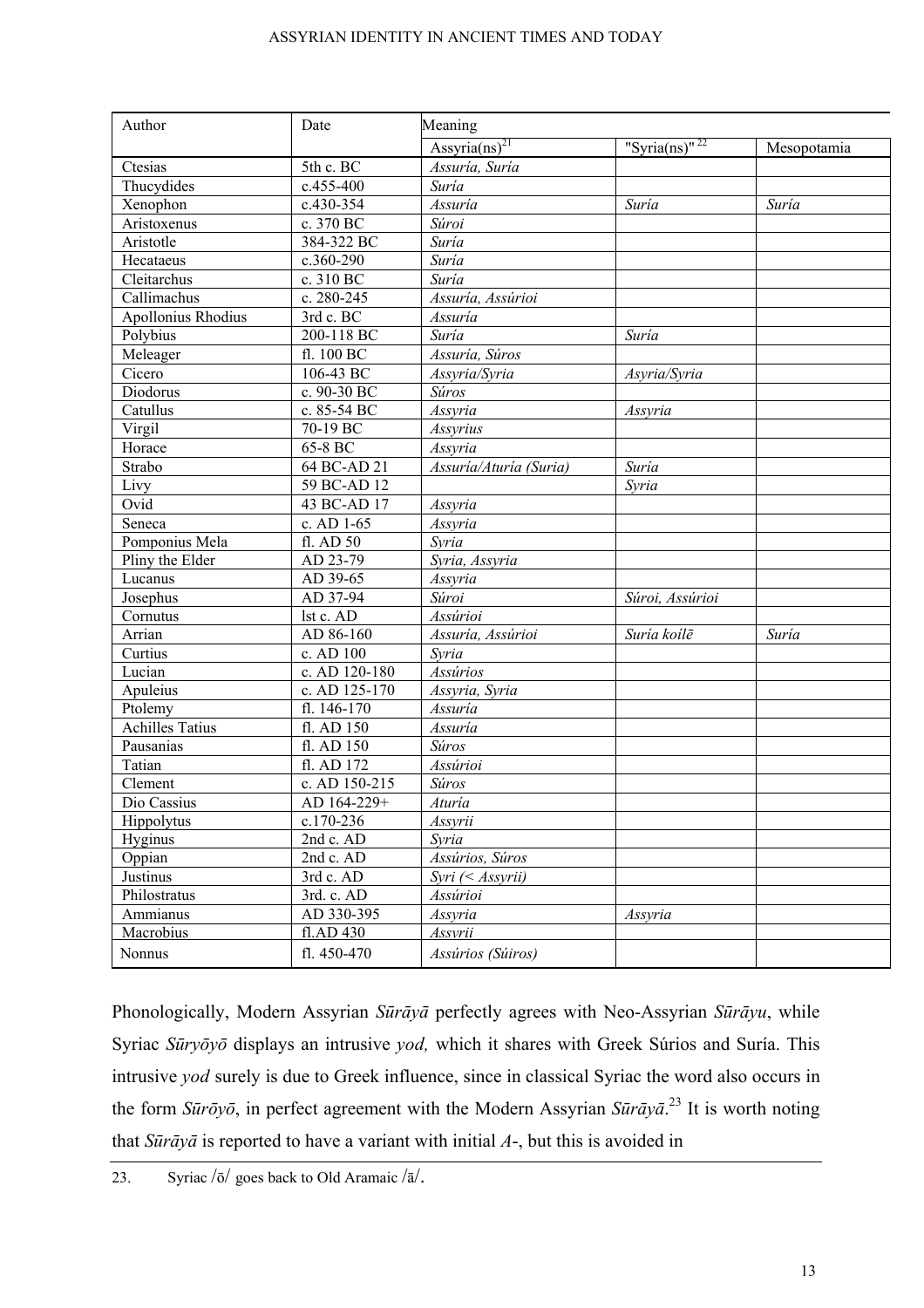careful speech, since it instinctively sounds incorrect in view of the classical Syriac *Sūryōyō* (Yildiz 1999, 24; Frye 1997).<sup>24</sup> Since omission of initial vowels is not a feature of Aramaic phonology, the lack of the initial *A*- in  $\frac{\sin \pi y}{a}$ / $\frac{\sin(y)}{\cos \pi y}$  cannot be due to internal Aramaic development but must go back directly to Neo-Assyrian.

The phonology of *Sūrāyā (Sūrōyō)* thus implies that this term, which is crucial to the identity of the present-day Aramaic-speaking peoples, entered the Aramaic language in the seventh century BC, when the Arameans already were a fully integrated part of the Assyrian nation. In contrast to the word  $\overline{A}\Theta\overline{u}r$ , which was borrowed into Aramaic when Assyria still was an alien society, it cannot be regarded as a loanword but as an *indigenous selfdesignation,*  which the Aramaic-speaking Assyrians shared with their Akkadian-speaking fellow citizens.

## **3.2 The Continuity of Assyrian Culture under the Achaemenid Empire**

With the fall of Nineveh, the Empire was split in two, the western half falling in the hands of a Chaldean dynasty, the eastern one in the hands of Median kings. In 539 BC, both became incorporated in the Achaemenid Empire, the western one as the megasatrapy of Assyria (AӨūra), the eastern one as the satrapy of Media (Māda) (Parpola 2000b, 4-5).

The political power of Assyria was gone, but its people, culture and religion lived on. The Achaemenids preferred not to interfere in the internal affairs of their satrapies as long as the flow of tribute and taxes continued undisturbed (Dandamayev and Lukonin 1989, 104). This was no problem in Assyria, whose population continued to venerate the Great King as the source of peace and security. The Aramaic *Sayings of Ahiqar,* a popular collection of wisdom composed in the Neo-Assyrian period, praised fear of God and King as the highest moral virtue; at the same time, being set at the Assyrian royal court, they continued to boost the Assyrian identity of the population (Dalley 2001; Parpola n.d.). The Achaemenids, who themselves were significantly Assyrianized (Dandamayev 1997; Parpola 2002), felt no need to change the existing realities (Eph'al 1978, 87). Thus everything went on just as before. Imperial Aramaic continued as the *lingua franca* of the Empire, the Aramaic script-now called the Assyrian script (Steiner 1993)-was the everyday writing system, local religion

<sup>24.</sup> Acording to Yildiz, writings of *Sūryōyō* and *Sūrāyā* are occasionally preceded by the vowel sign *alap* with a *linea occultans* above indicating that this *alap* is not to be pronounced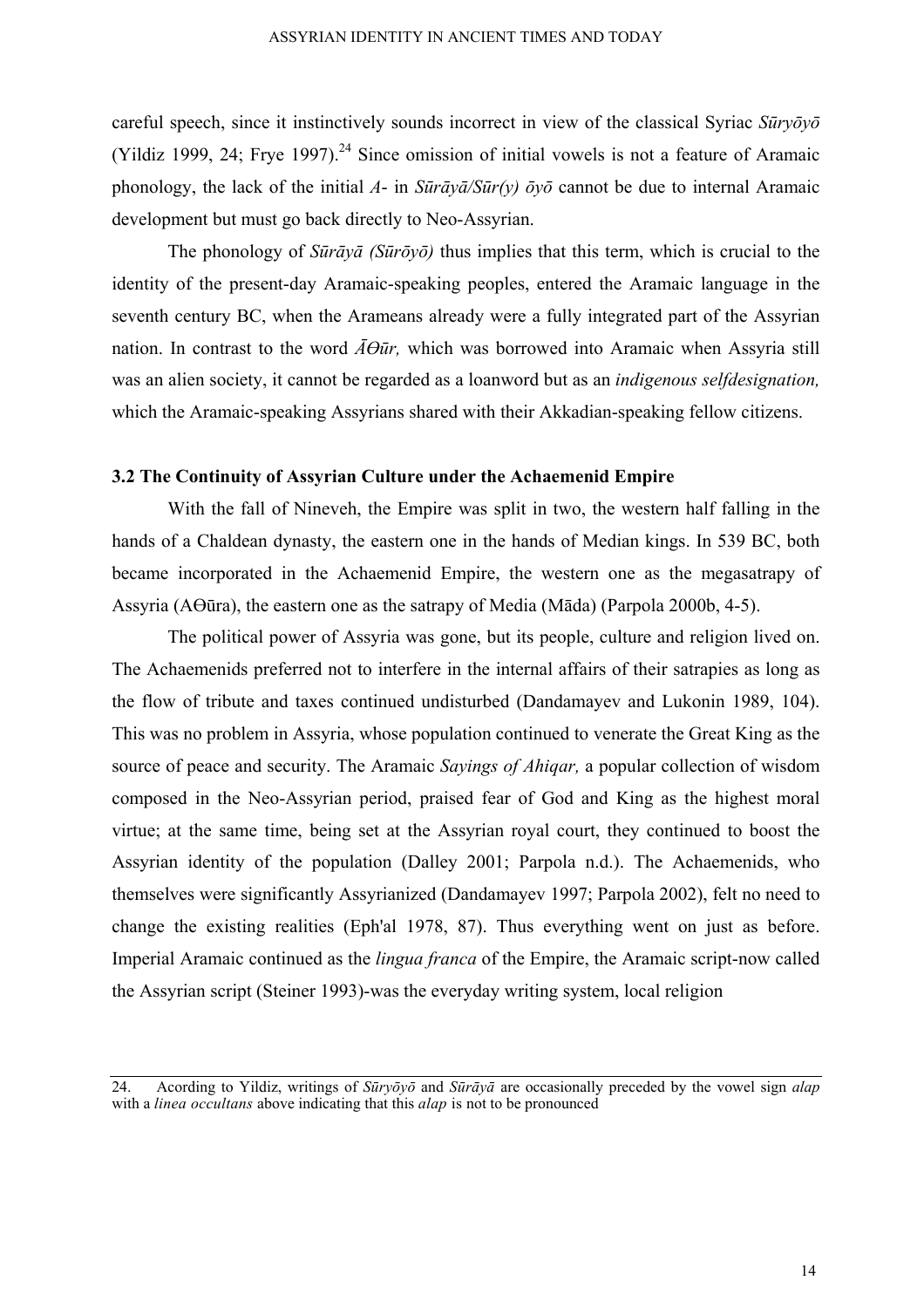and cults were tolerated, and the judicial system, calendar and imperial standards imposed by the Assyrians remained in force everywhere (Eph'al 1988, 147-161; Grelot 1972).

The 210 years of Achaemenid rule thus helped preserve the Assyrian identity of the Aramaic-speaking peoples. Although the times of Assyrian hegemony were over, the satrapy of AӨūra kept Assyria on the map as a political entity and its inhabitants as Assyrians in the eyes of the contemporary world. Paradoxically, the period of massacres and persecutions following the fall of Nineveh seems to have strengthened their national and ethnic identity. The last king of Babylon, Nabonidus, who was of Assyrian extraction, reverted to Assyrian royal titulature and style in his inscriptions and openly promoted Assyrian religion and culture, evidently as a chauvinistic reaction against the Chaldean dynasty from which he had usurped power (Mayer 1998). No wonder the Greek historians Herodotus and Xenophon remembered him as an Assyrian king.<sup>25</sup>

## **3.3 Assyrian Identity in Hellenistic and Roman Times**

Under the successors of Alexander the Great, Assyria became the power base of the Seleucid Empire,  $26$  which at its largest covered much the same area as the Assyrian Empire previously. Even though the Seleucid kings pursued an active policy of Hellenization and laid great stress on their Macedonian origins, they adopted the administrative methods of the Achaemenids and on the whole respected the local traditions; in due course, they inevitably began to assimilate to the local population. To the contemporaries, their kingdom was a continuation of the Assyrian Empire. It is called "Assyria" *(Ašūr)* in the Dead Sea Scrol1s<sup>27</sup> and in the Babylonian Talmud (Steiner 1993), and "the kingdom of the Assyrians" *(Assuríōn basileía)* in the *Antiquities* of Josephus.28

When the Seleucid Empire disintegrated at the end of the second century BC, its western remnants were annexed to Rome, while several semi-independent kingdoms of decidedly Assyrian identity (Osrhoene, Adiabene, Hatra, Assur) popped up in the east under Parthian overlordship. These kingdoms preserved Assyrian cultural and religious traditions (Al-Salihi, W. 1983; cf. Table III) but were also receptive to Christianity, whose central ideas were in line with the central tenets of Assyrian religion and ideology, and which was felt as intrinsically Assyrian because of the Aramaic affinity of Jesus and the disciples.

<sup>25.</sup> Herodotus 1.188.1; Xenophon, Cyr. 1.5.2, and passim (see Parpola 2003a, 343-344).

<sup>26.</sup> Cf. Livy XXXV 49.8 (citing Titus Flaminius), "The armies of Antiochus III [the Great, 222-187 BC] were all Syrians".

<sup>27. 1</sup> QM 1:2 and 6 (The War Scroll).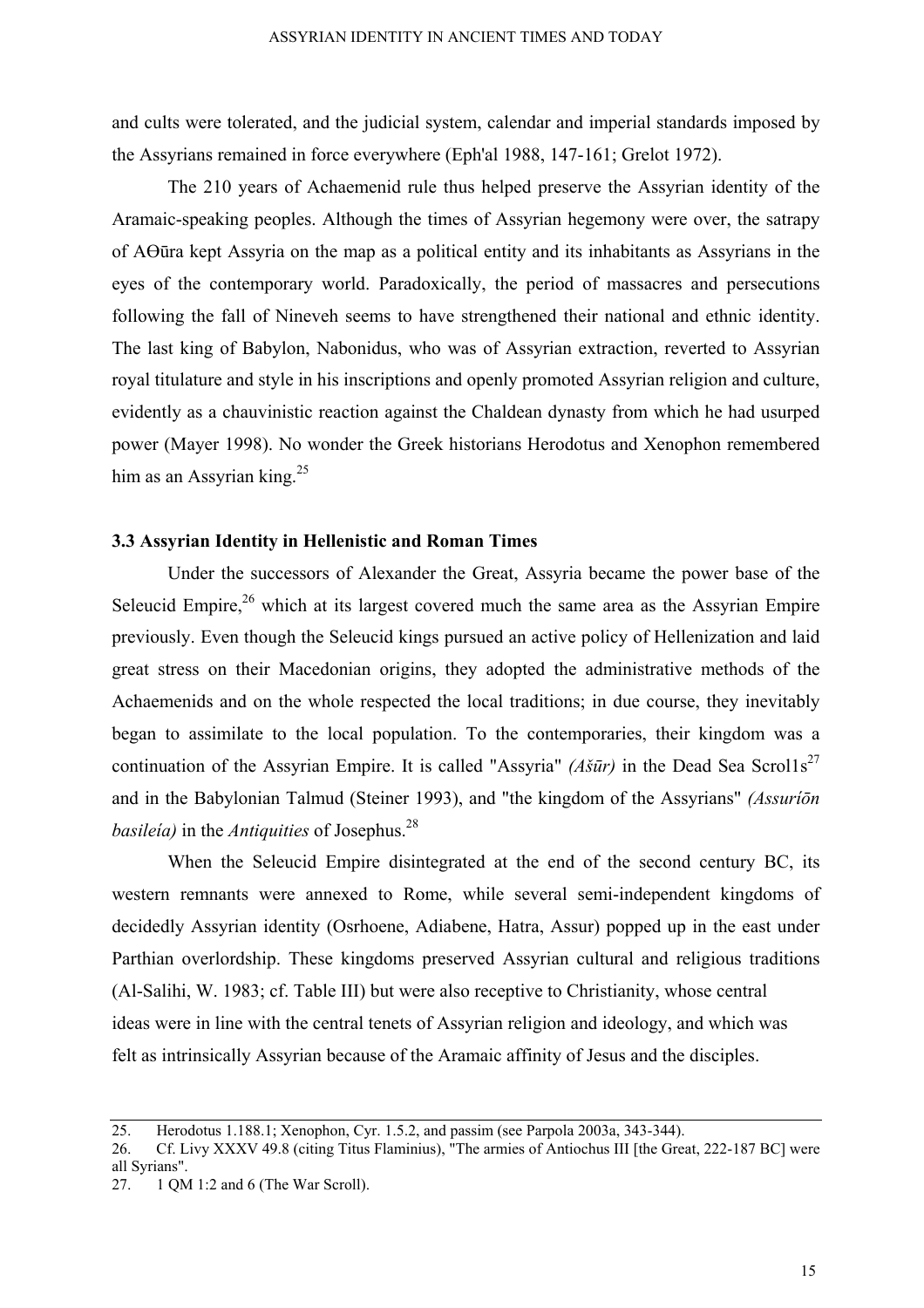The Roman West likewise preserved Assyrian traditions, and Assyrian religion persisted alongside Christianity in all its major cities until late Antiquity.

| <u> Beyel 1998)</u> |                      |                          |                 |        |                     |
|---------------------|----------------------|--------------------------|-----------------|--------|---------------------|
| Deity               | Parthian period name | Meaning                  | Site            | Year   | NA equivalent       |
| Addu                | Addu-nūr             | Addu is my light         | Hatra           |        | Addu-nūrī           |
| Allāya              | `Abd-Allāya          | Servant of Allaya        | Hatra           |        | Urdu-Allāya         |
| Allāt               | Garam-Allāt          | Allat decided            | Hatra<br>AD 235 |        |                     |
|                     | `Awīd-Allāt          | Client of Allat          | Hatra           |        | Ubru-Allāti         |
|                     | Tēm-Allāt            | Slave of Allat           | Hatra           |        | Urdu-Allāti         |
| Aššūr               | Ahī-Assur            | Aššur is my brother      | Assur           | AD 221 | Ahī-Aššūr           |
|                     | Assur-ah-iddin       | Aššur gave a brother     | Assur           |        | Aššūr-ahu-iddin     |
|                     | Assur-amar           | Aššur commanded          | Assur           |        | Aššūr-iqbi          |
|                     | Assur-dayyān         | Aššur is (my) judge      | Assur           | AD 200 | Aššūr-da'an         |
|                     | Assur-hananī         | Aššur was merciful to me | Assur           |        | Cf. Aššūr-rēmanni   |
|                     | Assur-hēl            | Aššur is (my) strength   | Assur           |        | Emūqī- Aššūr        |
|                     | Assur-šama`          | Aššur heard              | Assur           | AD 184 | Išme- Aššūr         |
|                     | Assur-`a ab          | Aššur protected          | Assur           | AD 221 | Aššūr -işşur        |
|                     | Assur-natan          | Aššur gave               | Assur           | AD 184 | Aššūr-iddin         |
|                     | Assur-taris          | Aššur is right           | Assur           | AD 200 | Cf. Nabû-tariş      |
|                     | `Aqīb-Assur          | Protégé of Aššur         | Assur           | AD 220 | Kidin- Aššūr        |
|                     | 'Ēnī-'al-Assur       | My eye is upon Aššur     | Assur           |        | Ēnī- Aššūr          |
|                     | Re'ūt-Assur          | Grace of Aššur           | Assur, Takrit   | AD 112 | Rēmūt-Aššūr         |
| Aššūr-Bēl           | Assur-Bēl-dayyān     | Aššur-Bel is (my) judge  | Assur           | AD 222 | Aššūr-Bēl-da'an     |
| Bēl                 | Bēl-abī              | Bel is my father         | Assur           | AD 192 | Bēl-abīa/abū'a      |
|                     | Bēl-barak            | <b>Bel</b> blessed       | Hatra           |        | Bēl-barakki         |
|                     | Bēl-`aqab            | Bel protected            | Hatra           | AD 97  | Bēl-işşur           |
|                     | Malā-Bēl             | Bel filled               | Assur           | AD 221 |                     |
|                     | Sattar-Bēl           | Bel covered              | Tūr `Abdīn      | AD 195 |                     |
|                     | Šōzib-Bēl            | Save (me), Bel!          | Hatra           |        | Cf. Šūzib-il        |
| Issār               | Abed-Iššār           | Servant of Ištar         | Hatra           |        | Urdu-Issār          |
|                     | Natun-Iššār          | Gift of Ištar            | Hatra           |        | Taddin-Issār        |
|                     | `Awīd-Iššār          | Client of Ištar          | Gaddala         | AD 141 | Ubru-Issār          |
| Nabû                | Ba-Nabû-ehdet        | I adhere to Nabû         | Assur           | AD 112 | Ana-Nabû-taklāk     |
|                     | Bar-Nabû             | Son of Nabû              | Hatra           |        | Cf. Mār-Aššūr/Issār |
|                     | Nabû-banā            | Nabû created             | Hatra           |        | Nabû-ibni           |
|                     | Nabû-dayyān          | Nabû is (my) judge       | Assur, Hatra    | AD 188 | Nabû-dayyān         |
|                     | Nabû-yāb             | Nabû gave                | Hatra           |        | Nabû-iddin          |
|                     | Nabû-gabbār          | Nabû is strong           | Hatra           |        | Nabû-dān            |
|                     | Nabû-kātōb           | Nabû is scribe           | Hatra           | AD 235 |                     |
|                     | Nabû-`aqab           | Nabû protected           | Assur           |        | Nabû-işşur          |
|                     | `Abed-Nabû           | Servant of Nabû          | Ţūr `Abdīn      | AD 195 | Urdu-Nabû           |
| Nanāia              | Bar-Nanāya           | Son of Nanaya            | Hatra, Țūr `A.  | AD 195 | Ban-Nanāya          |
| Nērgal              | Bar-Nērgol           | Son of Nergal            | Hatra           | AD 108 |                     |
|                     | Nērgol-dammar        | Nergal amazed            | Ţūr `Abdīn      | AD 195 |                     |
|                     | `Abed-Nērgol         | Servant of Nergal        | Hatra           |        | Urdu-Nērgal         |
| Salmānu             | `Abed-Šalmā(n)       | Servant of Salman        | Hatra           | AD 235 |                     |
| <b>Samaš</b>        | `Aqab-Šameš          | Šameš protected          | Hatra, Țūr `A.  | AD 217 | Cf. Sē-aqaba        |
|                     | Han-Šameš            | Šameš was merciful       | Hatra           |        | Cf. Hana-Sē         |
|                     | Ilāh-Šameš           | (My) god is Šameš        | Hatra           |        | Samsi-ilā'ī         |

TABLE III. *Assyrian theophoric personal names from Parthian Assur, Hatra and Ţūr `Abdīn*  Beyer1998)

28. "170 years of the kingdom of the Assyrians, which was after Seleucus, who was called Nicator, got the dominion over Syria", Ant. 13.6.6.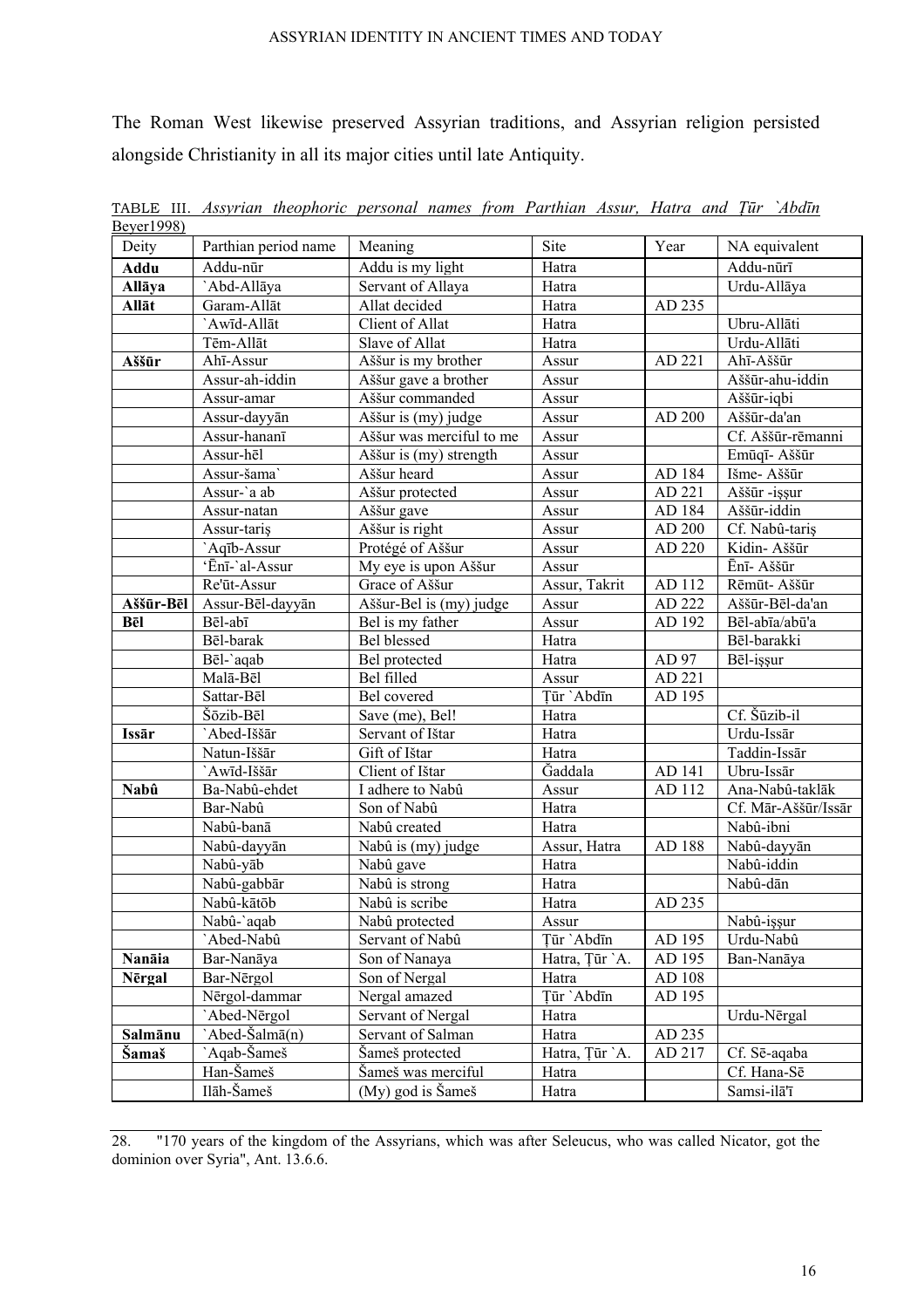| Deity | Parthian period name | Meaning              | <b>Site</b>    | Year   | NA equivalent   |
|-------|----------------------|----------------------|----------------|--------|-----------------|
|       | Meqīm-Šameš          | Šameš is establisher | Hatra          |        | Mušallim- Šamaš |
|       | Natūn-Šameš          | Gift of Šameš        | Tūr `Abdīn     | AD 195 |                 |
|       | Rapā-Šameš           | Šameš healed         | Hatra          |        | Cf. Sē-rapā     |
|       | Šamšāy               | Belonging to Šameš   | Hatra          |        | Šamšāya         |
|       | Šameš-`aqab          | Šameš protected      | Hatra          | AD 205 | Cf. Sē-aqaba    |
|       | Šameš-barak          | Šameš blessed        | Hatra          | AD 237 | Cf. Sē-barakka  |
|       | Šameš-yāb            | Šameš gave           | Hatra. Tūr `A. | AD 162 | Samsi-yābi      |
|       | Šameš-zabad          | Šameš bestowed       | Hatra, Țūr `A. | AD 128 |                 |
| Serua | Ba-Serū              | (I adhere) to Šerua  | Assur          | AD 217 |                 |
|       | Serū-mallī           | Serua fulfilled      | Assur          |        |                 |

In the second century AD, two prominent writers from Roman Syria, Lucian and Tatian, ostentatiously identify themselves as Assyrians (*Assúrios*). This self-identification is commonly misinterpreted to imply nothing more than that these writers were ethnic Syrians (in the modern sense) speaking Aramaic as their mother tongue (Millar 1993, 460). It is perfectly clear from the contexts, however, that they were specifically referring to their native identity and cultural heritage, which they proudly and defiantly contrasted with the Greek culture.29 That heritage was Assyrian. It is worth emphasizing that while *Assúrios* in Roman times could refer to an inhabitant of the Roman province of Syria, it basically meant "Assyrian", nothing else. No "Syria" in the modern sense existed in antiquity. In Armenian, Parthian and Egyptian sources of the Roman period, Roman Syria is consistently and unmistakably referred to as "Assyria" *(Asorik', 'swry'; 'Išr;* see Frye 1992; Steiner 1993).

### **4. The Assyrian Identity Today**

From the third century AD on, the Assyrians embraced Christianity in increasing numbers, even though the Assyrian religion persisted in places like Harran at least until the tenth, in Mardin even until the 18th century AD (Chwolsohn 1856, 151-156). The singleminded adherence to the Christian faith from late antiquity until the present time has made Christianity an indelible part of Assyrian identity, but it has also subjected the Assyrians to endless persecutions and massacres, first in the hands of the Romans, then in the hands of the Sasanian Persians, and last in the hands of Arabs, Kurds and Turks. These persecutions and massacres have reduced the total number of Assyrians from an estimated 20 million or more in antiquity to well under two million today.

<sup>29.</sup> Note Hall 1999, 38: "The fundamental (even primordial) motive of self-preservation will ... ensure that individuals will come fully to the *defense* of the collective identity that they see as fundamentally constitutive of their selves, when they feel that collective identity to be endangered" (my emphasis).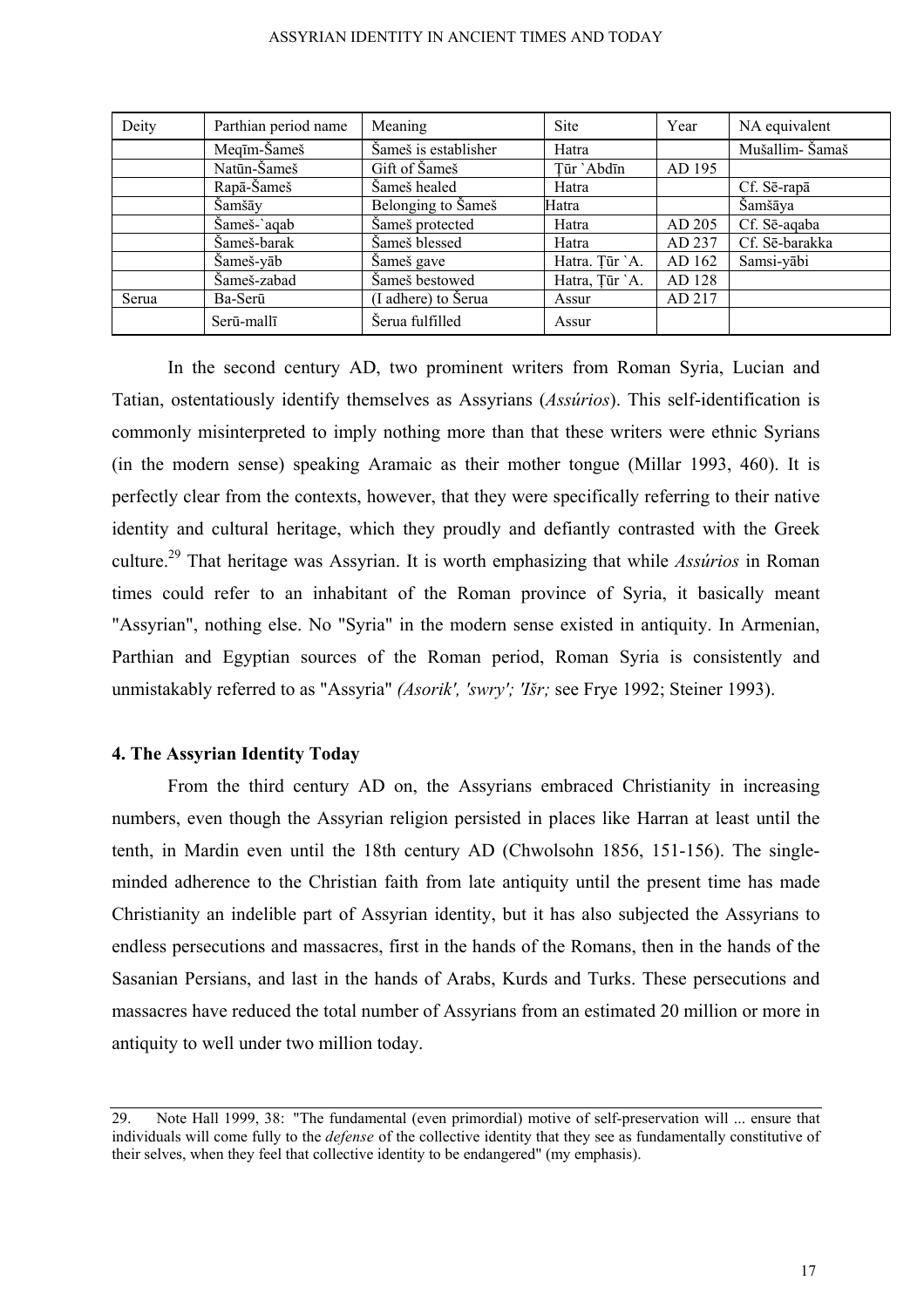They have decimated the Assyrian nation, but they have also helped it survive through the millennia. While innumerable Assyrians have been forced to change identity in order to survive, others have rather chosen martyrdom than denied their Assyrian identity and faith. Hagiographic sources such as the Syriac *Acta Martyrum* show that the Assyrians of the Parthian period took pride in their glorious past, many nobles tracing their ancestry to the Assyrian royal house (Crone and Cook 1977, 55-56 and 189-193; Novak and Younansardaroud 2002). The Nestorian church of the seventh century AD, which had cloisters and bishoprics all over the ancient homeland, including Nineveh in the eparchy of Atur, chauvinistically asserted its Assyrian identity (Vööbus 1970, 94-101, 333; Gewargis 2002, 81- 85).

Today, the Assyrian nation largely lives in diaspora, split into rivaling churches and political factions. The fortunes of the people that constitute it have gone different ways over the millennia, and their identities have changed accordingly. The Syriacs in the west have absorbed many influences from the Greeks, while the Assyrians in the east have since ancient times been under Iranian cultural influence. Ironically, as members of the Chaldean Catholic Church (established in 1553 but effectively only in 1830), many modern Assyrians originating from central Assyria now identify with "Chaldeans", a term associated with the Syriac language in the 16th century but ultimately derived from the name of the dynasty that destroyed Nineveh and the Assyrian Empire!

Disunited, dispersed in exile, and as dwindling minorities without full civil rights in their homelands, the Assyrians of today are in grave danger of total assimilation and extinction (Aprim 2003). In order to survive as a nation, they must now unite under the Assyrian identity of their ancestors. It is the only identity that can help them to transcend the differences between them, speak with one voice again, catch the attention of the world, and regain their place among the nations.

## **Bibliography**

Alba, R. D. 1990, *Ethnic Identity: The Transformation of White America,* New Haven. Al-Salihi, W. 1983, "The Shrine of Nebo at Hatra", *Iraq* 45, 140-145. Annus, A. 2002, *The God Ninurta in the Mythology and Royal Ideology of Ancient Mesopotamia,* SAAS 14, Helsinki.

18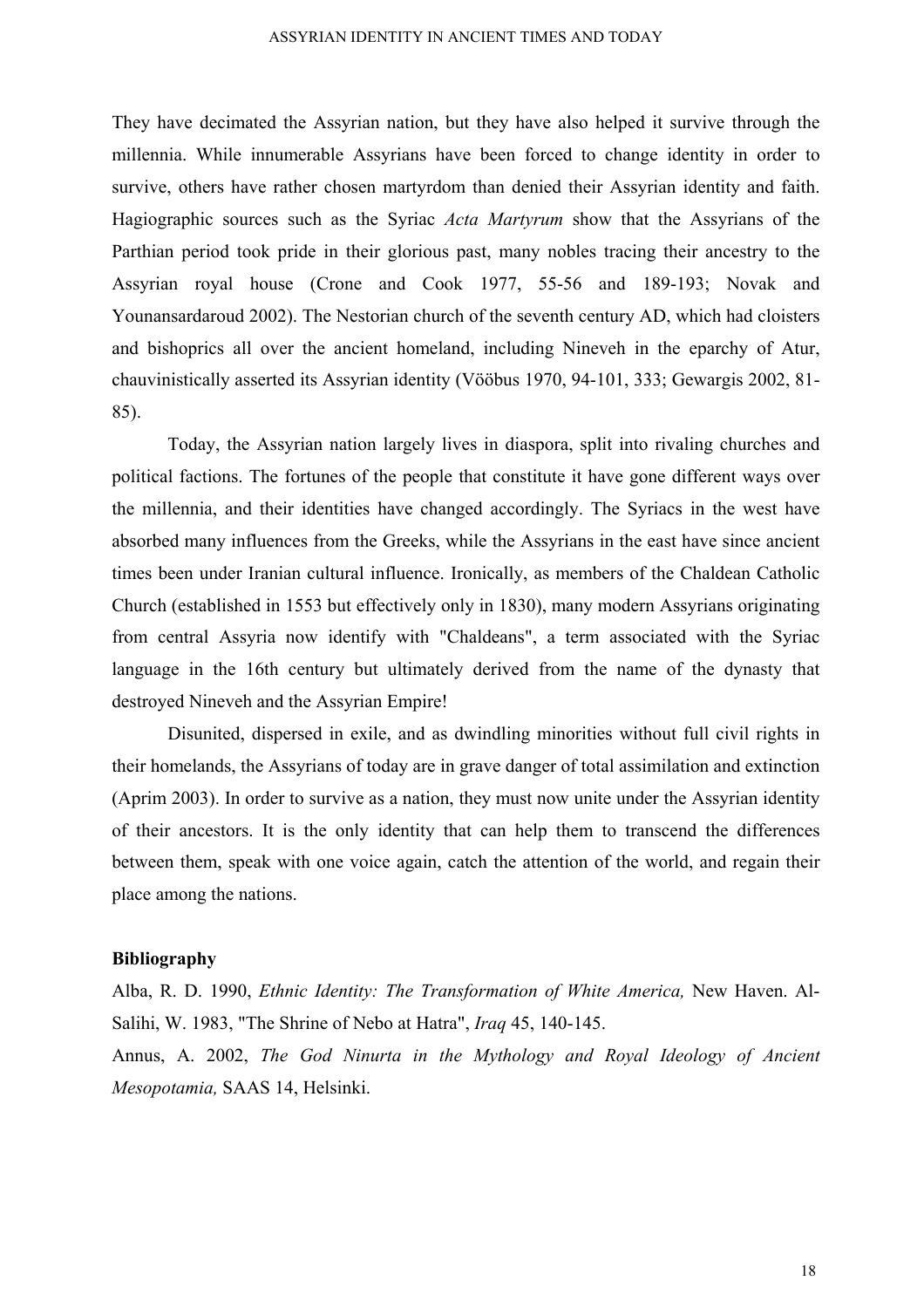- Aprim, F. (ed.) 2003, *Indigenous people in Distress.* Assyrian Democratic Movement, San Francisco.
- Beyer, K. 1998, *Die aramaischen Inschriften aus Assur, Hatra und dem ubrigen Ostmesopotamien,* Göttingen.
- Cogan, M. 1974, *Imperialism and Religion: Assyria, Judah and Israel in the Eighth and Seventh Century B.C.E.* Society of Biblical Literature Monograph Series 19, Missoula, Montana.
- Chwolsohn, D. 1856, *Die Ssabier und der Ssbismus,* St. Petersburg.
- Coleman, J. E. 1997, "Ancient Greek Ethnocentrism", in: *Greeks and Barbarians. Essays on the Interactions between Greeks and Non-Greeks in Antiquity and the Consequences for Eurocentrism,* ed. J. E. Coleman and C. Waltz, Bethesda, Maryland, 175-220.
- Crawford, M. H. 1996, "Roman Citizenship", in: *The Oxford Classical Dictionary, Third Edition,* ed. S. Hornblower and A. Spawforth, Oxford and New York, 334-335.
- Crone, P. and Cook, M. 1977, *Hagarism: The Making of the Islamic World,* Cambridge.
- Dalley, S. 2001, "Assyrian Court Narratives in Aramaic and Egyptian Historical Fiction", in: *Historiography in the Cuneiform World. Proceedings of the XL I' Rencontre Assyriologique Internationale, Part* I, ed. T. Abusch et al., Bethesda, Maryland, 49- 161.
- Dandamayev, M. A. and Lukonin, V. 1989, *The Culture and Social Institutions of Ancient Iran,* Cambridge.
- Dandamayev, M. A. 1997, "Assyrian Traditions during Achemenid Times", in: *Assyria 1995. Proceedings of the IOth Anniversary Symposium of the Neo-Assyrian Text Corpus Project,* ed. S. Parpola and R. M. Whiting, Helsinki, 41-48.
- Deniz, F. 1999, *En minoritets odysse. Upprätthållande och transformation av etnisk identitet i förhållande till moderniseringsprocesser: Det assyriska exemplet,*  Uppsala universitet.
- Eph'al, I. 1978, "The Western Minorities in Babylonia in the 6th-5th Centuries B.C.", OrNS 47,74-90.
- 1988, "Syria-Palestine under Achemenid Rule", in: *The Cambridge Ancient History Second Edition,* Vol. 4, ed. J. Boardman et al., 139-167.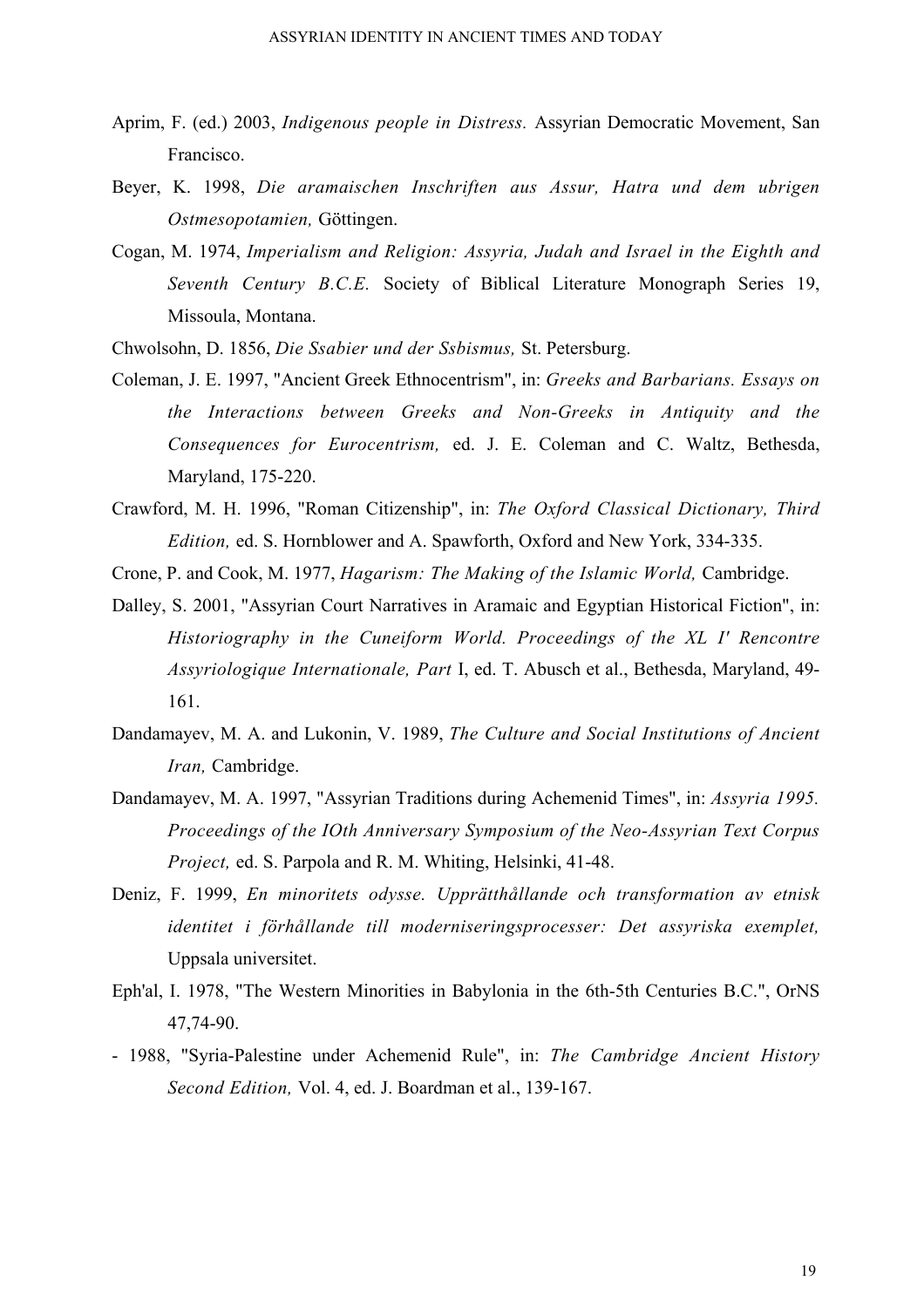- 1999, "The Bukan Aramaic Inscription: Historical Considerations", IEJ49, 116-121.
- Eph'al, I. and Naveh, J. 1993, "The Jar of the Gate", *BASOR* 289, 59-65.
- Fales, F. M. 1986, *Aramaic Epigraphs on Clay Tablets of the Neo-Assyrian Period,* Rome.
- 2003, "Evidence for West-East Contacts in the 8th Century: The Bukan Stele", in: *Continuity of Empire(?): Assyria, Media, Persia,* ed. G. B. Lanfranchi, M. Roaf and R. Rollinger, HANE/M 5, Padua, 131-147.

Frame, G. 1992. *Babylonia 689-627 B. C. A Political History,* Leiden.

- 1997, "The God Aššur in Babylonia", in: *Assyria 1995. Proceedings of the IOth Anniversary Symposium of the Neo Assyrian Text Corpus Project,* ed. S. Parpola and R. M. Whiting, Helsinki, 55-64.
- Frye, R. N. 1992, "Assyria and Syria: Synonyms", *JNES* 51, 281-285.
- 1997, "A Postscript to my Article [Assyria and Syria: Synonyms]", *Journal of Assyrian Academic Studies 11,* 35-36.
- Garelli, P. 1982, "Importance et rôle des Arameens dans 1'administration del 1'empire assyrien", in: *Mesopotamien und seine Nachbarn. Politische und kulturelle Wechselbeziehungen im Alten horderasien vom 4. bis 1. Jahrtausend v. Chr.,* ed. H.J. Nissen and J. Renger, CRRAI 25 = Berliner Beitrage zum Vorderen Orient 1, 437447.
- 1991, "The Achievement of Tiglath-pileser III: Novelty or Continuity?", in: *Ah, Assyria... Studies in Assyrian History and Ancient Near Eastern Historiography Presented to Hayim Tadmor,* ed. M. Cogan and I. Eph'al, Jerusalem, 46-57.
- Gewargis, O. M. 2002, "We are Assyrians", *Journal of Assyrian Academic Studies* 16, 7795.
- Gitin, S. 1995, "Tel Miqne-Ekron in the 7th Century B.C.E.: The Impact of Economic Innovation and Foreign Cultural Influences on a Neo-Assyrian Vassal City-State", in: *Recent Excavations in Israel: A View to the West,* ed. S. Gitin, Archaeological Institute of America, Colloquia and Conference Papers, No. 1, 61-79.

Grelot, P. 1972, *Documents arameens d'Egypte,* Paris.

Hall, R. B. 1999, *National Collective Identity: Social Constructs and International Systems,*  New York.

- Hämeen-Anttila, J. 2000, *A Sketch of Neo-Assyrian Grammar,* SAA 13, Helsinki.
- Hansen, M. L. 1937a [1990], "The Problem of the Third Generation Immigrant", address delivered to Augustana Historical Society, Rock Island, Ill., May 15, 1937; reprinted in Kivisto and Blanck, 191-203.
- 1937b [19901, "Who Shall Inherit America?", address delivered to the National Conference of Social Work, Indianapolis, May 25, 1937; reprinted in Kivisto and Blanck, 204-213.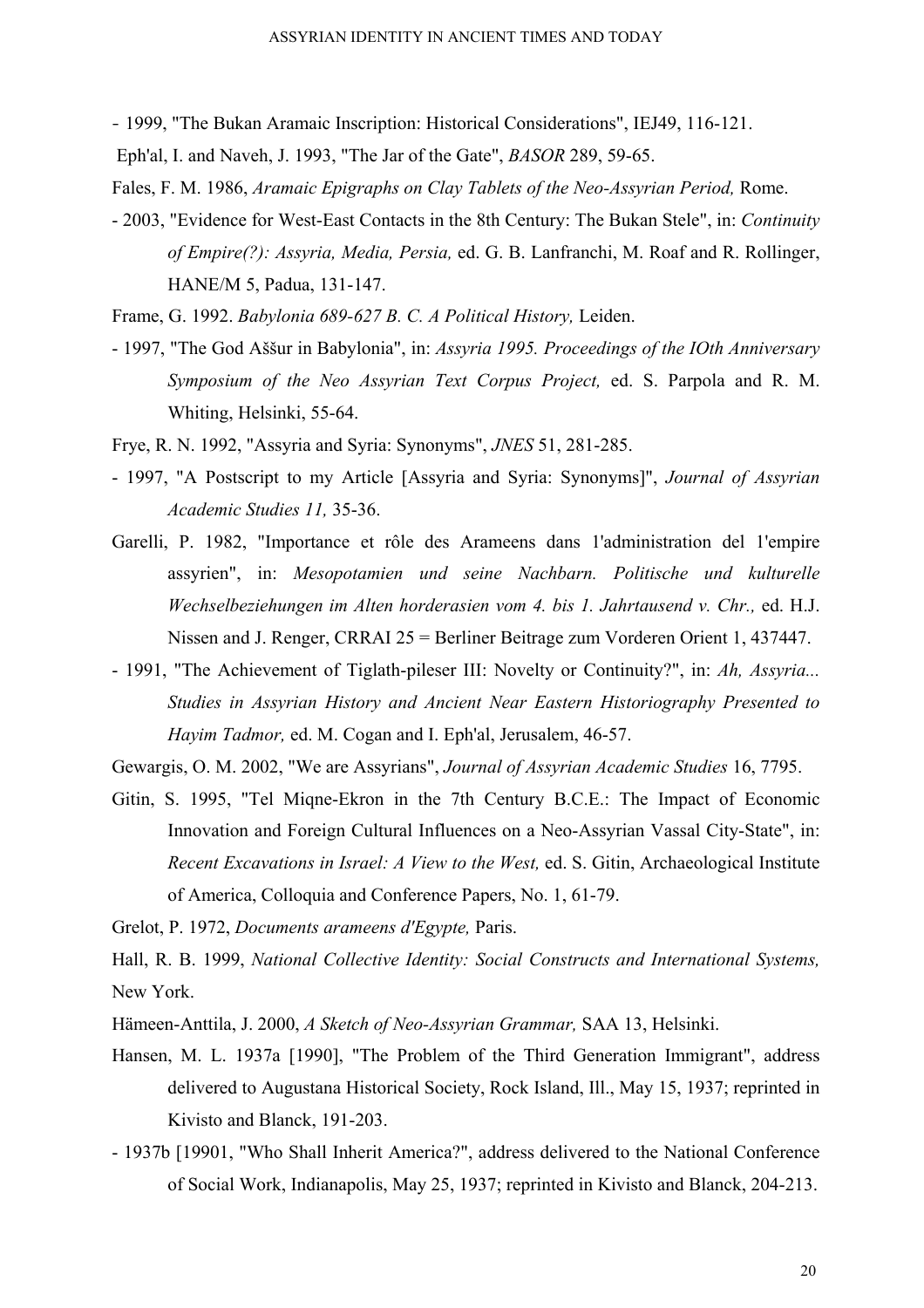Hecker, K. 1968, *Grammatik der Kultepe-Texte,* AnOr 44, Roma.

- Holloway, S. W. 2001, "The g'<sup>S</sup> *Kakki Aššur* and Neo-Assyrian Loyalty Oaths", in: *Historiography in the Cuneiform World, Proceedings of the XLI' Rencontre Assyriologique Internationale, Part 1,* Bethesda, Maryland, ed. T. Abusch et al., 449- 470.
- Honoré, T. 1996, "Antonine Constitution", in: *The Oxford Classical Dictionary, Third Edition,*  ed. S. Hornblower and A. Spawforth, Oxford and New York, 383.
- Hug, V. 1993, *Altaramäische Grammatik der Texte des 7. und 6. Jh.s v.Chr.,* HSAO 4, Heidelberg.
- Kamil, A. 1999, "Inscriptions on Objects from Yaba's Tomb in Nimrud", in: M. Damerji, *Gräber assyrischer Königinnen aus Nimrud,* Jahrbuch des Römisch-germanischen Zentralmuseums 45, Mainz, 13-18.
- Kaufman, S. 1977, "An Assyro-Aramaic *egirtu ša šulmu",* in: *Essays on the Ancient Near East in Memory of Jacob Joel Finkelstein,* ed. M. de Jong Ellis, Memoirs of the Connecticut Academy of Arts and Sciences, Vol. 19, Hamden, Connecticut, 119-127. Kazhdan, A. P. (ed.) 1991, *The Oxford Dictionary of Byzantium,* Vols. 1-3, Oxford.
- Kivisto, P. (ed.) 1989, *The Ethnic Enigma: The Salience of Ethnicity for European-Origin Groups,* Philadelphia.
- Kivisto, P. and D. Blanck (eds.) 1990, *American Immigrants and Their Generations: Studies and Commentaries on the Hansen Thesis after Fifty Years,* Urbana and Chicago.
- Lawson Younger, Jr., K. 2003, "Israelites in Exile", *Biblical Archaeology Review* 29/6, 36- 45,65-66.
- Levine, B. 2003, "Prolegomenon" to Muffs 1969.
- Lipiński, E. *2000, The Arameans: Their Ancient History, Culture, Religion,* OLA 100, Leuven.
- Maclean, A. J. *1895, Grammar of the Dialects of Vernacular Syriac as Spoken by the Eastern Syrians of Kurdistan, North-West Persia, and the Plain of Mosul,* Cambridge.
- 1901*, Dictionary of the Dialects of Vernacular Syriac as Spoken by the Eastern Syrians of Kurdistan, North-West Persia, and the Plain of Mosul,* Cambridge.
- Mango, C. *1980, Byzantium, The Empire of the New Rome,* London.
- Mayer, W. *1971, tlntersuchungen zur Grammatik des Mittelassyrischen,* AOATS *2,*  Neukirchen.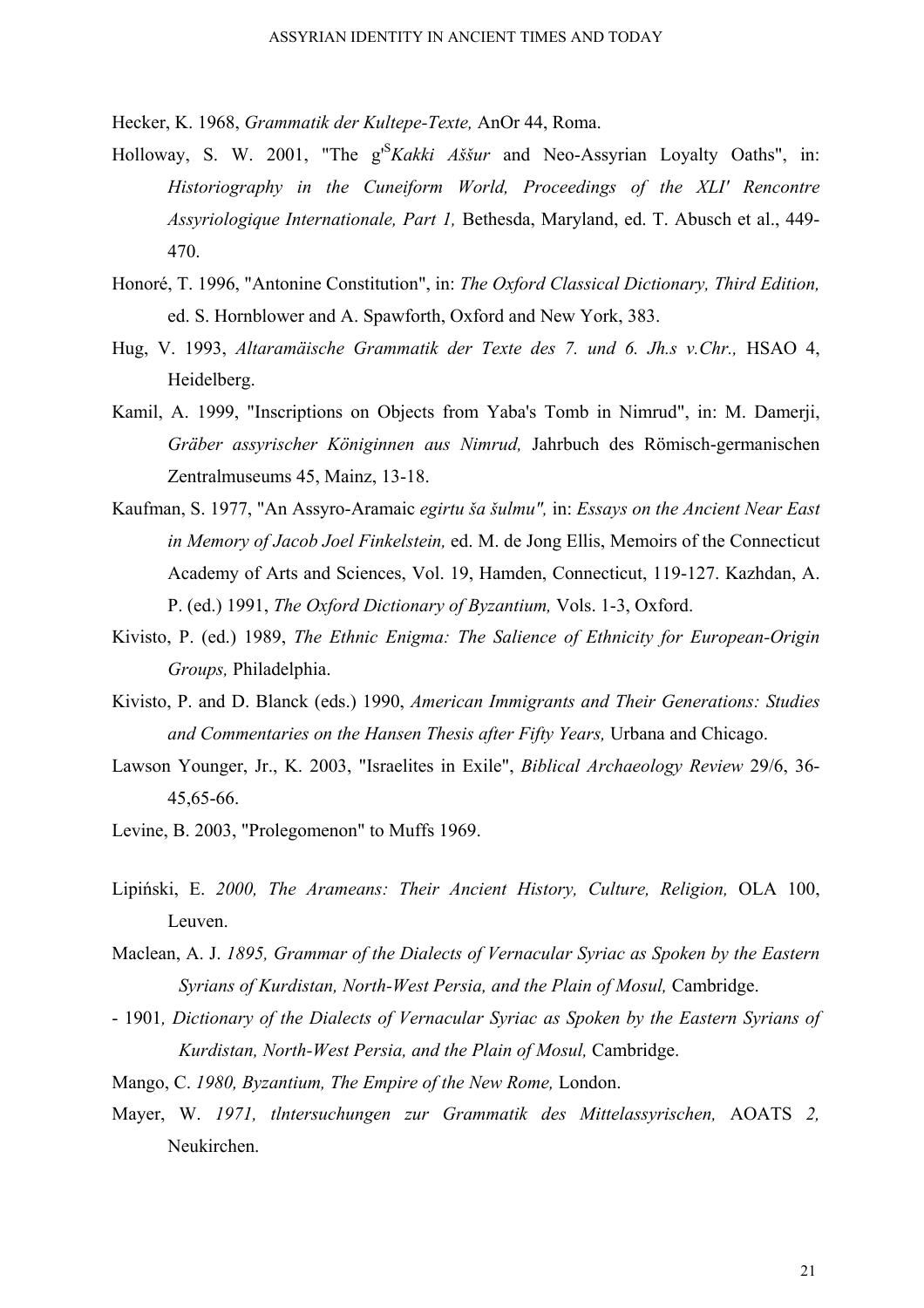- 1998*,* "Nabonids Herkunft", in: *Dubsar anta-men: Studien zur Altorientalistik, Festschrift fur Willem H. Ph. Romer zur hollendung seines 70. Lebensjahres,* ed. M. Dietrich und O. Loretz, AOAT *253,* Munster, *245-261.*
- Melville, S. C. *1999, The Role of Naqia/Zakutu in Sargonid Politics,* SAAS *9,* Helsinki.

Millar, F. *1993, The Roman Near East 31 BC - AD 337,* Cambridge, Mass.

- Millard, A. *1983,* "Assyrians and Arameans", *Iraq 45, 101-108.*
- Muffs, Y. *1969, Studies in the Aramaic Legal Papyri from Elephantine,* Leiden, reprinted *2003* with Prolegomenon by Baruch Levine (Hd0 *169).*
- Nissinen, M. and S. Parpola *2004,* "Marduk's Return and Reconciliation in a Prophetic Letter from Arbela," *Studia Orientalia 99, 199-219.*
- Novak, M. and Younansardaroud, H. 2002, "Mar Behnam, Sohn des Sanherib von Nimrud: Tradition und Rezeption einer assyrischen Gestalt im iraqischen Christentum und die Frage nach den Fortleben der Assyrer", *AoF 29, 166-194.*
- Nöldeke, T. *1871,* "AEEYPIOE EYPIOE EYPOE", *Hermes, Zeitschrift fur klassische Philologie 5, 443-468.*
- Oded, B. *1979, Mass Deportations and Deportees in the Neo Assyrian Empire,* Wiesbaden.
- 1992*, War, Peace and Empire: Justifications for War in Assyrian Royal Inscriptions,*  Wiesbasden.
	- Odisho, E. *Y. 1988, The Sound System of Modern Assyrian (Neo Aramaic),* Semitica Viva, Bd. *2,* Wiesbaden.
- 1999, "Assyrian Language Maintenance and Erosion in U.S.: A World War I Immigrant Family Case Study", *Journal ofAssyrian Academic Studies* 13, 3-14.
- 2001, "The Ethnic, Linguistic and Cultural Identity of Modern Assyrians", in: *Mythology and Mythologies: Methodological Approaches to Intercultural Influences,* ed. R. M. Whiting, Melammu Symposia 2, Helsinki, 137-148.
- 2002a, "Kirkuk: A Historical Hub of Ethnic Diversity and Multilingualism", *Journal of Assyrian Academic Studies* 16, 42-54.
- 2002b, "Bilingualism: A Salient and .Dynamic Feature of Ancient Civilizations", *Mediterranean Language Review* 14, 71-97.
- Otzen, B. 1979, "Israel under the Assyrians", in: *Power and Propaganda. A Symposium on Ancient Empires,* ed. M. T. Larsen, Mesopotamia 7, Copenhagen, 251-261.
- Parker, B. J. 1997, "Garrisoning the Empire: Aspects of the Construction and Maintenance of Forts on the Assyrian Frontier", *Iraq* 69, 77-87.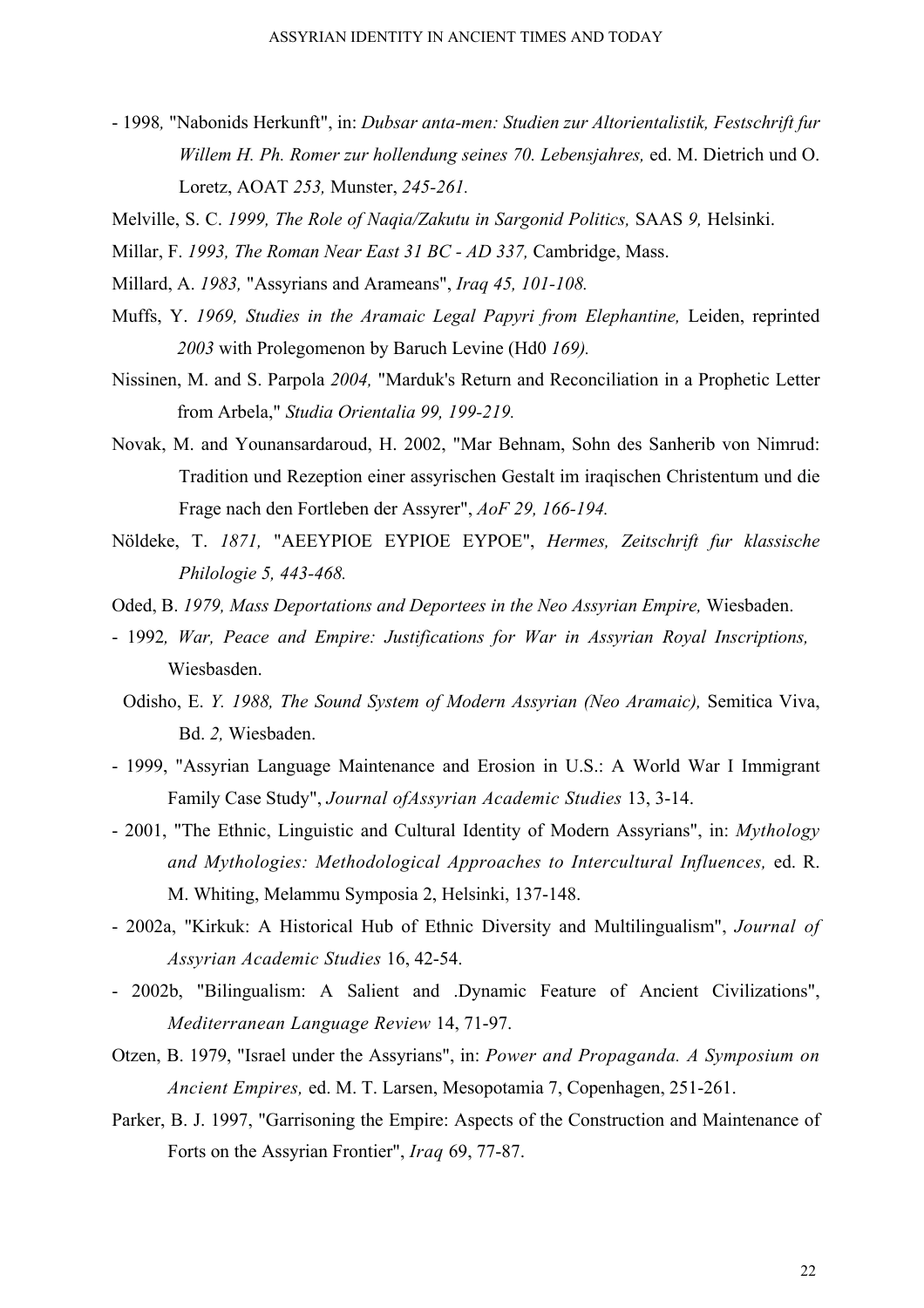- Parpola, S. 1974, "The Alleged Middle/Neo-Assyrian Irregular Verb *\*naşş,* and the Assyrian Sound Change *š> s": Assur 1, 1-10.*
- 1987a, "Neo-Assyrian Treaties from the Royal Archives of Nineveh", JCS 39, 161-189.
- 1987b, *The Correspondence of Sargon II, Part I: Letters from Assyria and the West,*  SAA 1, Helsinki.
- 1997, *Assyrian Prophecies,* SAA 9, Helsinki.
- 2000a, "Monotheism in Ancient Assyria", in: *One God or Many? Concepts of Divinity in the Ancient World,* ed. B. N. Porter, Transactions of the Casco Bay Assyriological Institute 1, 165-209.
- 2000b, "Assyrians after Assyria", *Journal of the Assyrian Academic Society* 12/2, 1-16.
- 2001, "Mesopotamian Precursors of the Hymn of the Pearl", in: *Mythology and Mythologies. Methodological Approaches to Intercultural Influences,* ed. R.M. Whiting, Melammu Symposia 2, Helsinki, 181-193.
- 2002, "The Leftovers of God and King: On the Distribution of Meat at the Assyrian and Achaemenid Imperial Courts", to appear in: *Scelte alimentari e identita nel mondo antico,* ed. L. Milano and C. Grottanelli, HANE/S, Padua; also published, in abbreviated version, in *Journal of Assyrian Academic Studies* 16, 17-33.
- 2003a, "Sacas, India, Gobryas, and the Median Royal Court: Xenophon's Cyropaedia through the Eyes of an Assyriologist", in: *Continuity of Empire(?): Assyria, Media, Persia,* ed. G. B. Lanfranchi, M. Roaf and R. Rollinger, HANE/M 5, Padua, 339350.
- 2003b, "Assyria's Expansion in the Eighth and Seventh Centuries BCE and Its LongTerm Repercussions in the West", in: *Symbiosis, Symbolism, and the Power of the Past: Canaan, Ancient Israel and their Neighbors from the Late Bronze Age through Roman Palaestina,* ed. W. G. Dever and S. Gitin, Winona Lake, Indiana, 99-111.
- in press, "The Neo-Assyrian Ruling Class", in: *Social Relations in the Countries of the Ancient Near East,* ed. T. Kämmerer, Acta Assuriologica Tartuensia 2, Tartu.
- n.d., "Lo sfondo assiro di Ahikar", in: *Ahikar,* ed. R. Contini and C. Grottanelli, Napoli (forthcoming).
- Payne Smith, R. 1903, *A Compendious Syriac Dictionary,* Oxford.
- Pedersen, O. 1986, *Archives and Libraries in the City of Assur, Part II,* Uppsala.
- Pongratz-Leisten, B. 1997, "The Interplay of Military Strategy and Cultic Practice in Assyrian Politics", in: *Assyria 1995. Proceedings of the 10th Anniversary Symposium of the Neo-Assyrian Text Corpus Project,* ed. S. Parpola and R. M. Whiting, Helsinki, 245- 252.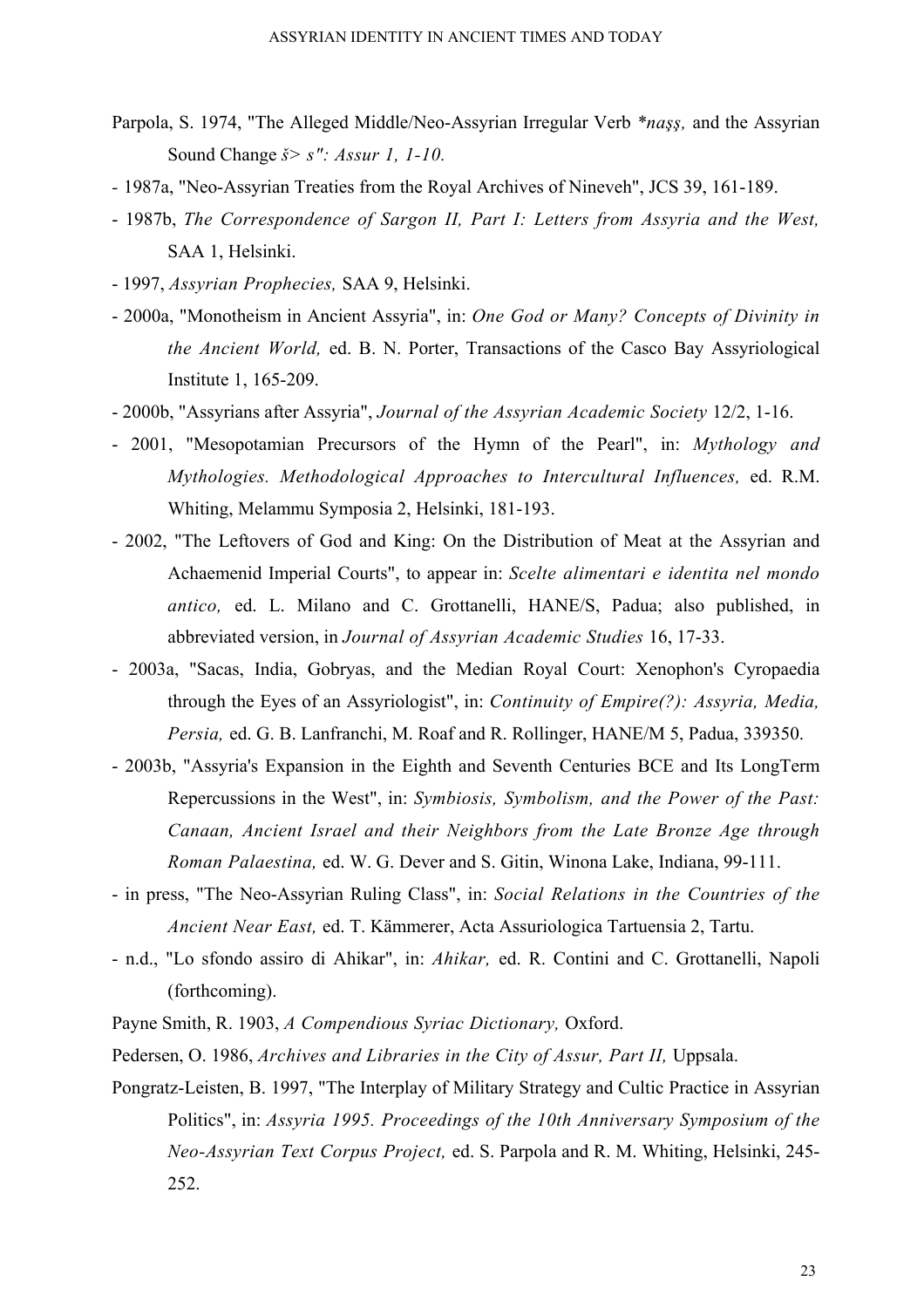- Porter, B. N. 1993, *Images, Power, and Politics: Figurative Aspects of Esarhaddon's Babylonian Policy,* Memoirs of the American Philosophical Society, Philadelphia. - 1995, "Language, Audience and Impact in Imperial Assyria", in: *Language and Culture in the Near East,* ed. S. Izre'el and R. Drory, Israel Oriental Studies 15, Leiden, 5170.
- 2000a, "`For the Astonishment of All Enemies': Assyrian Propaganda and Its Audiences in the Reigns of Ashurnasirpal II and Esarhaddon", *Bulletin of the Canadian Society for Mesopotamian Studies* 35, 7-18.
- 2000b, "Assyrian Propaganda for the West: Esarhaddon's Stelae for Til Barsip and Sam' al", in: *Essays on Syria in the Iron Age,* ed. G. Bunnens, Ancient Near Eastern Studies Supplement 7, Leiden, 143-176.
- Postgate, J. N. 1974, *Taxation and Conscription in the Assyrian Empire,* Studia Pohl: Series Maior 3, Rome.
- 1975, "Royal Exercise of Justice under the Assyrian Empire", in: *Le palais et la royaute,*  ed. P. Garelli, CRRAI 19, Paris, 417-426.
- 1976, *Fifty Neo-Assyrian Legal Documents,* Warminster.
- 1985, review of Khaled Nashef, *Die Orts- und Gewassernamen der mittelbabylonischen und mittelassyrischen Zeit* (RGTC 5), *Af0* 32, 95-101.
- 1989, "Ancient Assyria-A Multi-Racial State", *ARAMPeriodical 1/1, 1-10.*
- 1992, "The Land of Assur and the Yoke of Assur", *World Archaeology* 23/3, 247-263. 1995, "Assyria: the Home Provinces", in: *Neo-Assyrian Geography,* ed. M. Liverani, Quaderni di Geografia Storica 5, Rome, 1-17.
- Radner, K. 1999, "Money in the Neo-Assyrian Empire", in: *Trade and Finance in Ancient Mesopotamia (MOS Studies 1),* ed. J. G. Dercksen, Leiden, 127-157.
- 2002, *Die neuassyrischen Texte aus Tall Seh Hamad,* BATSH 6, Berlin.
- Röllig, W. 1996, "Deportation und Integration: Das Schicksal von Fremden im assyrischen und babylonischen Staat", in: *Die Begegnung mit dem Fremden. Wertungen und Wirkungen in Hochkulturen von Altertum bis zur Gegenwart,* ed. M. Schuster, Colloquium Rauricum 4, Stuttgart/Leipzig, 100-114.
- 2001, "Aramaica Haburensia V: Limu-Datierungen in aramaischen Urkunden des 7. Jh. v. Chr.", in: *The World of the Aramaeans. Studies in History and Archaeology in Honour of Paul-Eugene Dion,* ed. P. M. Michele Daviau et al., *Journal for the Study of the Old Testament,* Supplement Series 325, 45-56.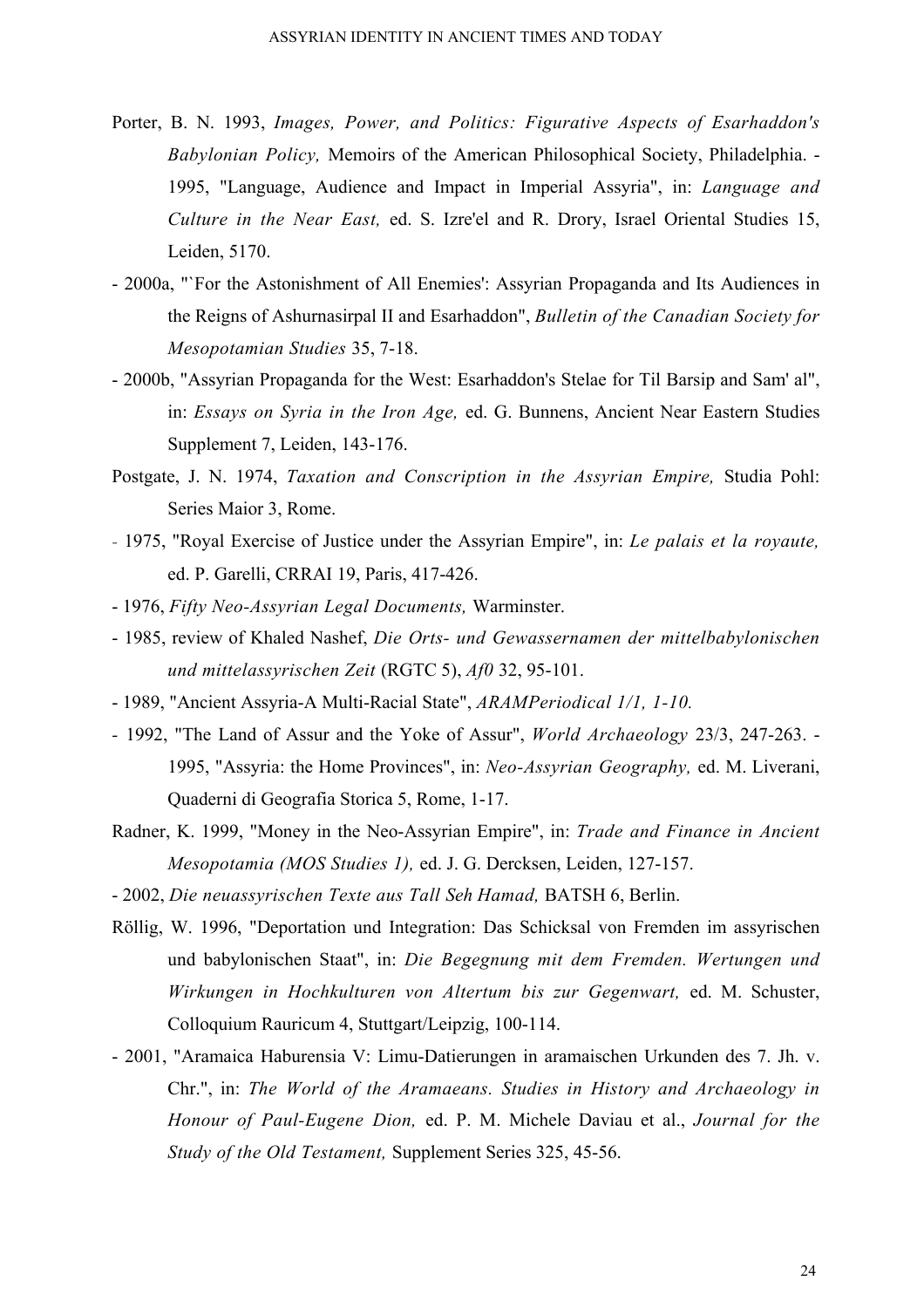Rollinger, R. 2001, "Ancient Greeks and the Impact of the Ancient Near East: Textual Evidence and Historical Perspective (ca. 750-650 BC)", in: *Mythology and Mythologies: Methodological Approaches to Intercultural Influences,* ed. R. M. Whiting, Melammu Symposia 2, Helsinki, 233-264.

Sachau, E. 1895, *Skizze des Fellichi-Dialekts von* Mosul,Berlin.

- Schaudig, H. 2001, *Die Inschriften Nabonids von Babylon und Kyros' des Grossen,* AOAT 256, Münster.
- Steiner, R. C. 1993, "Why the Aramaic Script was Called `Assyrian' in Hebrew, Greek, and Demotic", OrNS 62, 80-82.
- Tadmor, H. 1975, "Assyria and the West: The Ninth Century and Its Aftermath", in: *Unity and Diversity. Essays in the History, Literature, and Religion of the Ancient Near East,* ed. H. Goedicke and J. J. M. Roberts, Baltimore and London, 36-47.
- 1982, "The Aramaization of Assyria: Aspects of Western Impact", in: *Mesopotamien und seine Nachbarn. Politische und kulturelle Wechselbeziehungen im Alten Vorderasien vom 4. bis 1. Jahrtausend v. Chr.,* ed. H.-J. Nissen and J. Renger, CRRAI 25 = Berliner Beitrage zum Vorderen Orient 1, Berlin, 449-470.
- 1985, "Towards the Early History of *qatālu", Jewish Quarterly Review* 76, 51-54.
- 1991, "On the Role of Aramaic in the Assyrian Empire", in: *Near Eastern Studies Dedicated to H.LH. Prince Takahito Mikasa,* ed. M. Mori, *Bulletin of the Middle Eastern Culture Center in Japan* 5, Wiesbaden, 419-423.
- 1999, "World Dominion: The Expanding Horizon of the Assyrian Empire", in: *Landscapes: Territories, Frontiers and Horizons in the Ancient Near East,* ed. L. Milano et al., CRRAI  $44 =$  HANE/S  $3/1, 55-62$ .

Vassady, B. Jr. 1989, "Mixed Ethnic Identities among Immigrant Clergy from Multiethnic Hungary: The Slovak-Magyar Case, 1885-1903", in: Kivisto 1989, 47-66.

- Vööbus, A. 1970, *Syrische Kanonensammlungen. Ein Beitrag zur Quellenkunde I. Westsyrische Originalurkunden 1, A =* Corpus Scriptorum Christianum Orientalium, Vol. 307, Tom. 35, Louvain.
- Watanabe, C. E. 2002, *Animal Symbolism in Mesopotamia,* Wien.
- Winter, I. J. 1997, "Art *in* Empire: The Royal Image and the Visual Dimensions of Assyrian Ideology", in: *Assyria 1995. Proceedings of the lOth Anniversary Symposium of the Neo Assyrian Text Corpus Project,* ed. S. Parpola and R. M. Whiting, Helsinki, 359381.